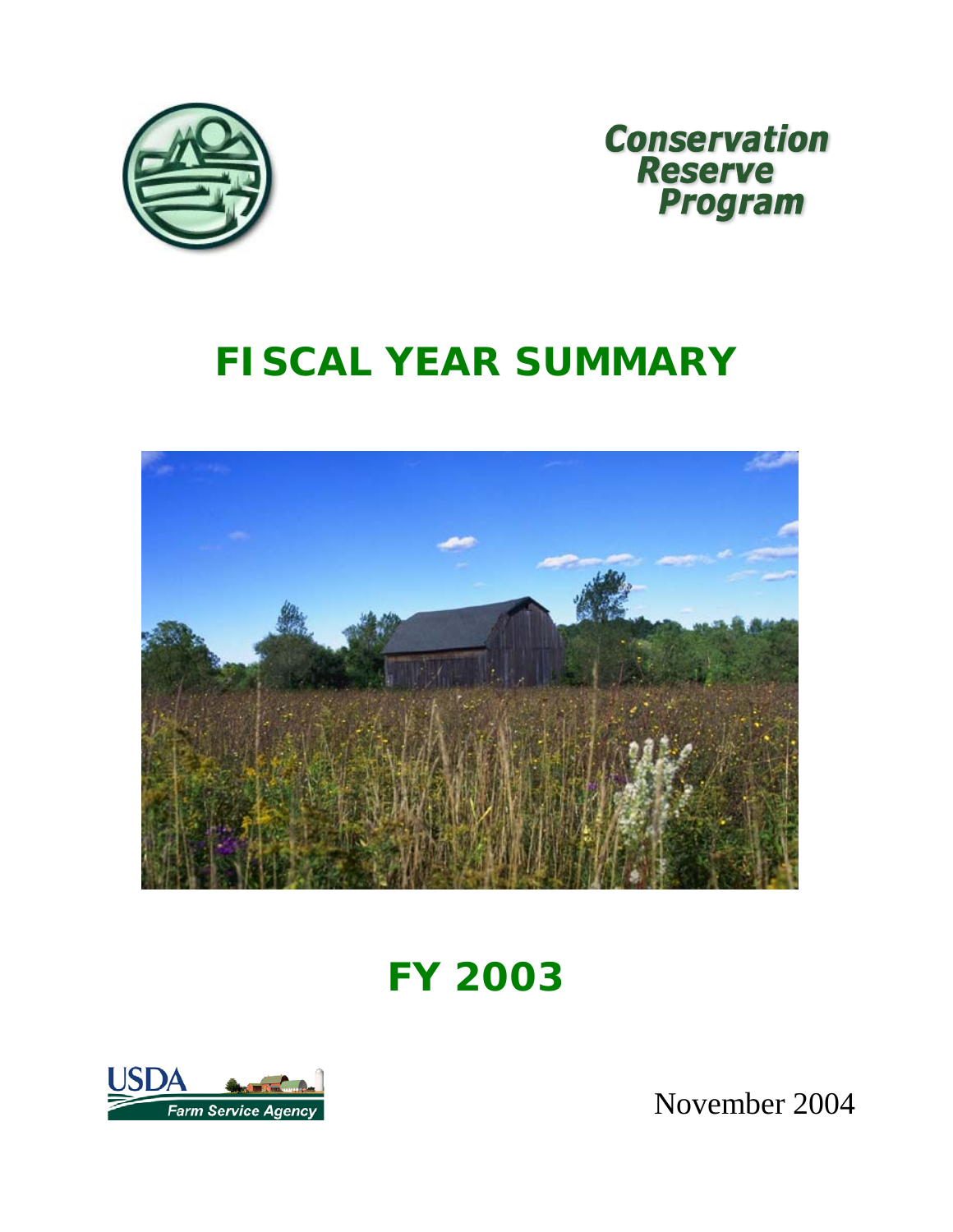## *MAJOR CRP ACTIVITIES, FY 2003*

- **g** General sign-up
	- Held general sign-up 26, from May 5, 2003 to June 13, 2004
	- First sign-up under 2002 farm bill provisions
	- 2 million acres accepted

g Continuous sign-up, including farmable wetland program, reached 2.5 million acres

- **g** New and expanded CREP agreements
	- New agreements signed with Florida (30,000 acres) and Nebraska (100,000 acres)
	- Pennsylvania expanded by 100,000 acres
	- Total acres under CREP agreements increased 230,000 acres to 1,594,000 acres
	- Total CREP enrollment through FY 2003 increased to 504,000 acres
- g SIP's and PIP's (signing incentive and practice incentive payments)
	- Incentives, or bonuses, adopted in 2000 to increase continuous CRP enrollment were continued for 2003
- g Haying/Grazing
	- Refunded about \$16 million to producers who had rental payment reductions for emergency haying/grazing in 2002
	- Implemented managed haying and grazing provisions under 2002 farm bill provisions
- g Announced bottomland hardwood tree planting initiative, reserving 500,000 acres
- g CP23 (wetland restoration practice) policy changes
	- CP23 changed from general sign-up practice to continuous sign-up practice
	- Up to 500,000 acres reserved
	- Limited to land within 100-year flood-plain
- g Environmental Impact Statement completed (January 10, 2003), Record of Decision published in Federal Register (May 8, 2003)
- g Interim Rule incorporating 2002 farm bill provisions and long-term policy published in Federal Register (May 8, 2003)
- g In cooperation with U.S. Geological Survey, published results of National survey of CRP participants on wildlife and cover management issues. Complete publication at uses survey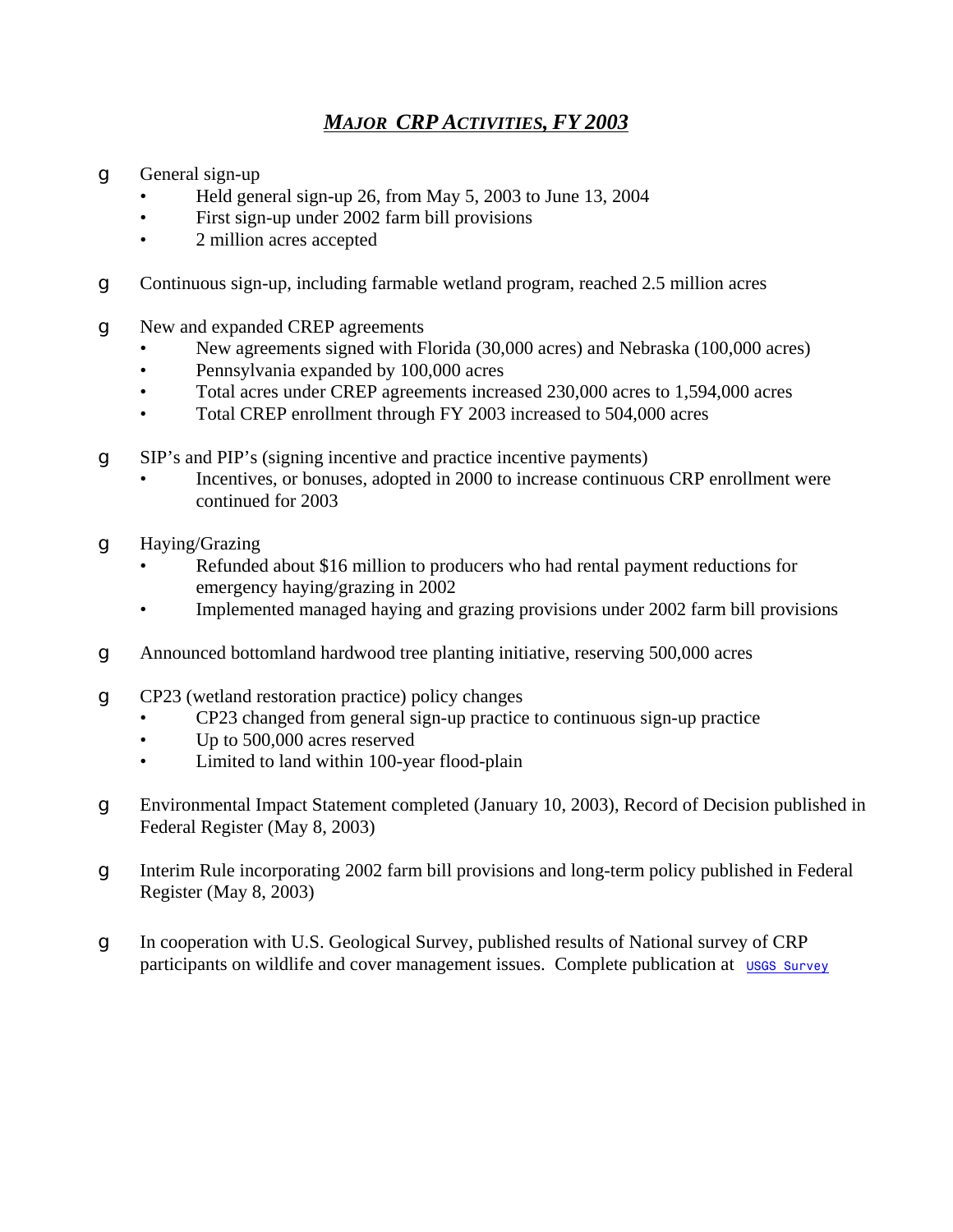| <b>Conservation Reserve Program</b><br><b>Performance Goals and Indicators</b><br>FY 1999 - FY 2003 |                         |         |      |                 |         |         |  |  |  |  |
|-----------------------------------------------------------------------------------------------------|-------------------------|---------|------|-----------------|---------|---------|--|--|--|--|
|                                                                                                     |                         |         |      |                 |         |         |  |  |  |  |
| <b>Goal/Indicator</b>                                                                               | <b>Units</b>            | FY 1999 |      | FY 2000 FY 2001 | FY 2002 | FY 2003 |  |  |  |  |
| Increase the number of acres enrolled in CRP and expand CREP                                        |                         |         |      |                 |         |         |  |  |  |  |
| <b>Overall CRP</b> enrollment                                                                       | Mil. Ac.                | 29.8    | 31.4 | 33.6            | 33.9    | 34.1    |  |  |  |  |
| General sign-up (competitive) enrollment                                                            | Mil. Ac.                | 28.9    | 30.2 | 32.0            | 31.8    | 31.6    |  |  |  |  |
| Continuous (including CREP) enrollment                                                              | Mil. Ac.                | 0.9     | 1.2  | 1.6             | 2.1     | 2.5     |  |  |  |  |
| Tree plantings                                                                                      | Mil. Ac.                | 2.2     | 2.5  | 2.9             | 3.1     | 3.2     |  |  |  |  |
| National conservation priority area enrollment <sup>1</sup>                                         | Mil. Ac.                | 6.9     | 7.2  | 7.8             | 8.0     | 8.1     |  |  |  |  |
| <b>CREP</b> enrollment                                                                              | Mil. Ac.                | 0.03    | 0.08 | 0.19            | 0.36    | 0.5     |  |  |  |  |
| <b>Approved CREP agreements</b>                                                                     | #                       | 8       | 12   | 18              | 24      | 26      |  |  |  |  |
| Reduce soil erosion, protect water and air quality, restore wetlands, and improve wildlife habitat  |                         |         |      |                 |         |         |  |  |  |  |
| <b>Soil Erosion</b>                                                                                 |                         |         |      |                 |         |         |  |  |  |  |
| Reduced soil erosion <sup>2</sup>                                                                   | Mil. Tons               | N/A     | 407  | 428             | 447     | 446     |  |  |  |  |
| <b>Water &amp; Air Quality</b>                                                                      |                         |         |      |                 |         |         |  |  |  |  |
| Reduced sheet and rill erosion <sup>2</sup>                                                         | Mil. Tons               | N/A     | 166  | 178             | 215     | 214     |  |  |  |  |
| Reduced wind erosion <sup>2</sup>                                                                   | Mil. Tons               | N/A     | 241  | 250             | 232     | 232     |  |  |  |  |
| Reduced nitrogen applications                                                                       | 1,000Tons               | 553     | 605  | 634             | 681     | 655     |  |  |  |  |
| Reduced phosphorus applications                                                                     | 1,000Tons               | 80      | 87   | 97              | 104     | 103     |  |  |  |  |
| <b>Conservation buffers</b>                                                                         | Mil. Ac.                | 1.2     | 1.3  | 1.7             | 2.1     | 2.3     |  |  |  |  |
| Carbon sequestered in soil and vegetation                                                           | <b>Mil. Metric Tons</b> | 14.5    | 15.2 | 16.1            | 16.3    | 17      |  |  |  |  |
| <b>Wetlands</b>                                                                                     |                         |         |      |                 |         |         |  |  |  |  |
| Restored wetlands <sup>3</sup>                                                                      | Mil. Ac.                | 1.3     | 1.5  | 1.7             | 1.7     | 1.8     |  |  |  |  |
| <b>Wildlife Habitat</b>                                                                             |                         |         |      |                 |         |         |  |  |  |  |
| Land with vegetative covers defined as best suited<br>for wildlife <sup>4</sup>                     | Mil. Ac.                | 12.4    | 16.6 | 18.2            | 18.1    | 18.2    |  |  |  |  |
| Sensitive wildlife ecosystem restorations <sup>5</sup>                                              | Mil. Ac.                | 1.3     | 2.1  | 2.6             | 3.3     | 3.5     |  |  |  |  |

<sup>1</sup> Includes land in the Chesapeake Bay, Great Lakes, Long Island Sound, Prairie Pothole, and Long Leaf Pine priority areas.<br><sup>2</sup> Estimates assume land would be cropped without conservation plan (pre CPP conditions).

<sup>2</sup> Estimates assume land would be cropped without conservation plan (pre-CRP conditions).<br><sup>3</sup> Includes adjacent upland buffers.<br><sup>4</sup> Plantings that generally meet multiple seasonal (e.g., nesting cover, winter cover) requi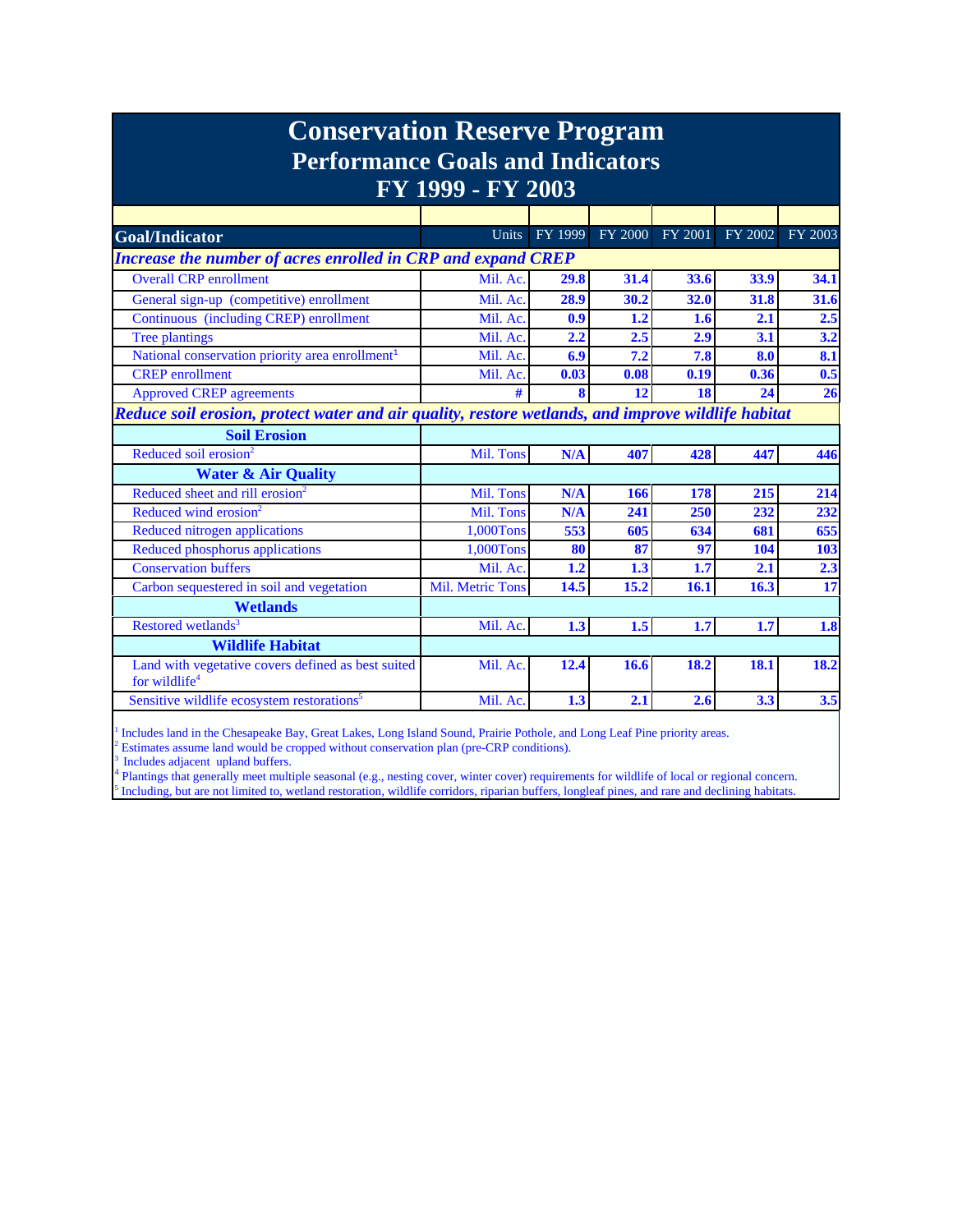



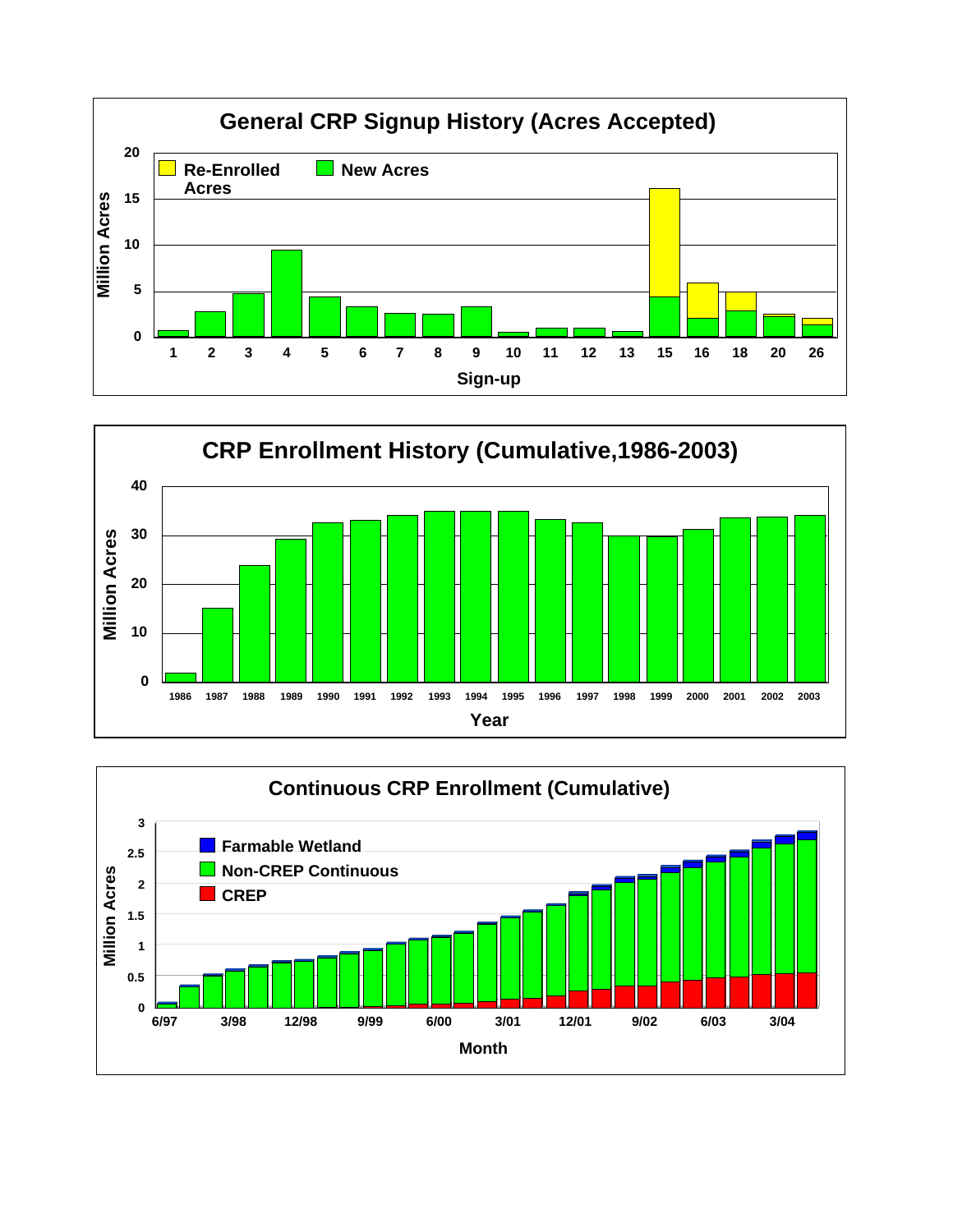**General Signup**. Producers with eligible lands compete for acceptance based on an environmental benefits index (EBI) during specified enrollment periods. Producers may submit offers below soil-specific maximum rental rates to increase EBI ranking.

**Continuous Signup**. Producers with eligible lands may enroll certain high priority conservation practices, such as filterstrips and riparian buffers, at any time during the year without competition. In addition to annual soil rental payment and cost-share assistance, many practices are eligible for additional annual and up-front financial incentives.

**Conservation Reserve Enhancement Program (CREP)**. Under CREP agreements, Federal/State partnerships, implement projects designed to address specific environmental objectives through targeted CRP enrollments. Sign-up is held on a continuous basis, general signup practices may be included, and additional financial incentives are generally provided.

**Farmable Wetland Program.** Producers enroll small non-flood plain wetlands under modified continuous signup provisions.

The accompanying tables are based on contract data developed and entered in CRP data files by USDA Service Centers, and are based on the physical location of the CRP contracted land. Some adjustments have been made to correct miscoded data in the contract files. Farmable Wetland Program contracts are **not** included in the continuous signup tables.  $p_{90}$ 

|                                                            | agu |  |
|------------------------------------------------------------|-----|--|
| <b>Summary Tables</b>                                      |     |  |
|                                                            |     |  |
|                                                            |     |  |
|                                                            |     |  |
|                                                            |     |  |
| Cumulative Enrollment by Sign-up and Initial Contract Year |     |  |
|                                                            |     |  |
|                                                            |     |  |
| Cumulative Enrollment by State and Sign-up Type            |     |  |
|                                                            |     |  |
|                                                            |     |  |
| <b>Contract Expiration Schedule by Year and State</b>      |     |  |
|                                                            |     |  |
|                                                            |     |  |
| <b>Conservation Practices Installed</b>                    |     |  |
|                                                            |     |  |
|                                                            |     |  |
| Appendices                                                 |     |  |
| Maps Showing Enrollment Distribution                       |     |  |
| <b>Survey Results</b>                                      |     |  |
|                                                            |     |  |

Monthly and annual summaries are posted on FSA's Conservation website at http://www.fsa.usda.gov/dafp/cepd/crp\_statistics.htm

For more information about this summary, contact Alex Barbarika at 202-720-7093 or at Alexander.Barbarika@usda.gov.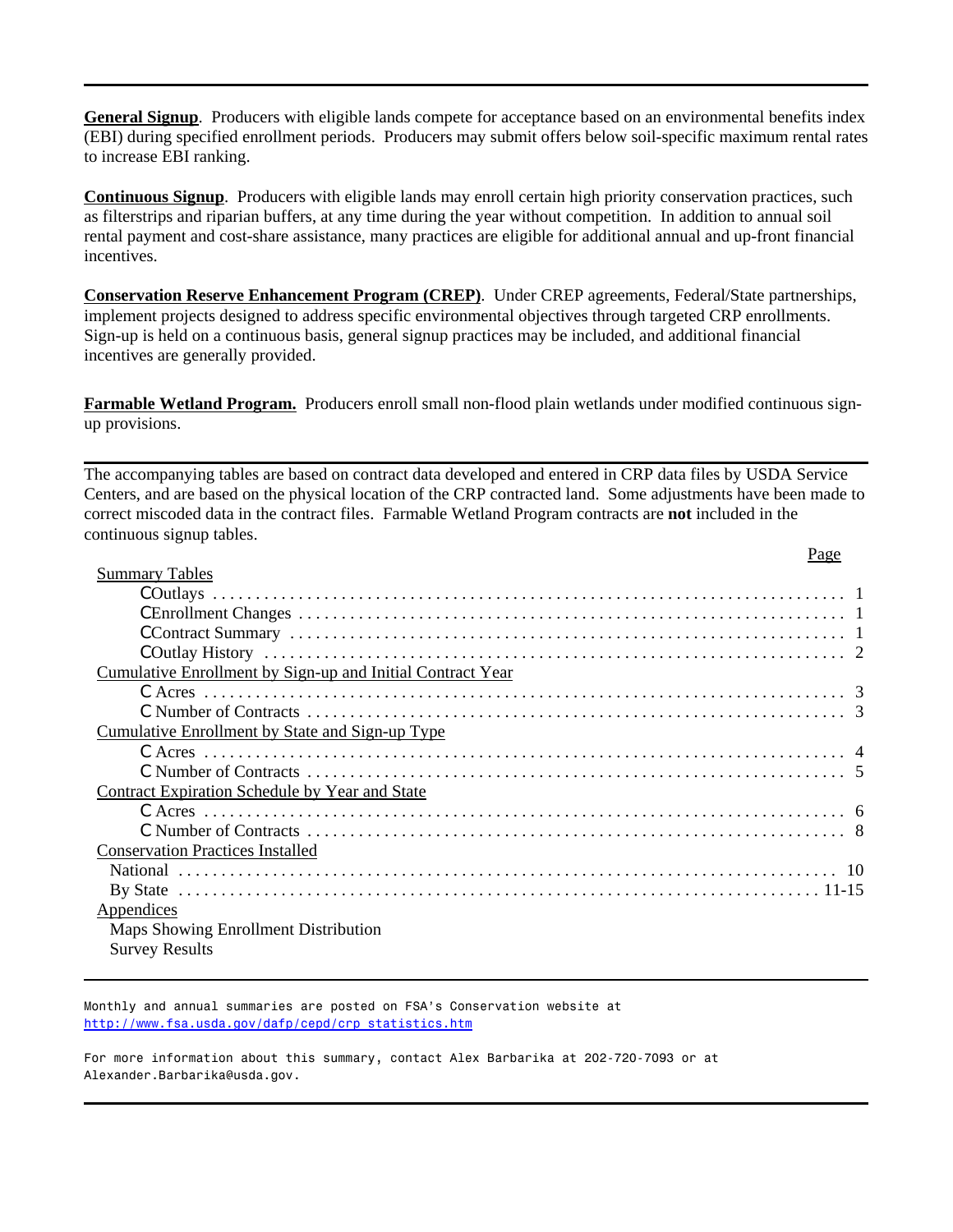|                                    | ີ           |             | . .         |
|------------------------------------|-------------|-------------|-------------|
| <b>Payment Category</b>            | FY 2001     | FY 2002     | FY 2003     |
| <b>Annual Rental Payments</b>      | \$1,404,079 | \$1,530,794 | \$1,570,192 |
| <b>Signing Incentive Payments</b>  | \$47,526    | \$45,160    | \$39,612    |
| <b>Practice Incentive Payments</b> | \$30,601    | \$68,636    | \$60,369    |
| Haying/Grazing Adjustments         | (\$8,116)   | (\$10,634)  | \$2,001     |
| Other Adjustments                  | \$489       | \$7,643     | \$927       |
| <b>Total Rental Payments</b>       | \$1,474,579 | \$1,641,599 | \$1,673,101 |
| <b>Cost-Share Payments</b>         | \$150,130   | \$143,460   | \$98,951    |
| Total                              | \$1,624,710 | \$1,785,059 | \$1,772,052 |

## **Conservation Reserve Program Outlays (\$000) 1/**

1/ Not including technical assistance.

## **Conservation Reserve Program Enrollment (FY 2002 and FY 2003, and Changes)**

|                    |                                      | FY 2002 1/                            |                                      | FY 2003 1/                            | Change                        |                                       |  |
|--------------------|--------------------------------------|---------------------------------------|--------------------------------------|---------------------------------------|-------------------------------|---------------------------------------|--|
| <b>Signup Type</b> | <b>Contracts in</b><br><b>Effect</b> | <b>Acres Under</b><br><b>Contract</b> | <b>Contracts in</b><br><b>Effect</b> | <b>Acres Under</b><br><b>Contract</b> | <b>Contracts</b><br>in Effect | <b>Acres Under</b><br><b>Contract</b> |  |
| Continuous         |                                      |                                       |                                      |                                       |                               |                                       |  |
| Non-CREP           | 177,627                              | 1,706,847                             | 199,958                              | 1,892,249                             | 22,331                        | 185,402                               |  |
| <b>CREP</b>        | 23,082                               | 363,579                               | 31,689                               | 503,569                               | 8,607                         | 139,990                               |  |
| Subtotal           | 200,709                              | 2,070,426                             | 231,647                              | 2,395,819                             | 30,938                        | 325,392                               |  |
| Farmable Wetland   | 4.117                                | 59,240                                | 5,698                                | 85.448                                | 1,581                         | 26,208                                |  |
| General            | 386,435                              | 31,834,719                            | 385,187                              | 31,629,229                            | (1, 248)                      | (205, 490)                            |  |
| Total              | 591,261                              | 33,964,386                            | 622,532                              | 34,110,536                            | 31,271                        | 146,150                               |  |

1/ Contracts that were in effect as of the end of the FY. For CRP, program year is same as fiscal year, and runs from October 1 to September 30.

## **Conservation Reserve Program Contract Summary (Cumulative Enrollment FY 2003)**

|                    |               |              | <b>Annual Rental Payments 1/</b> |                    | <b>Cost-Share Payments 2/</b> |                    |  |
|--------------------|---------------|--------------|----------------------------------|--------------------|-------------------------------|--------------------|--|
| <b>Signup Type</b> | <b>Number</b> | <b>Acres</b> | Per-Acre                         | <b>Total (000)</b> | Per-Acre                      | <b>Total (000)</b> |  |
| Continuous         |               |              |                                  |                    |                               |                    |  |
| Non-CREP           | 199,958       | 1,892,249    | \$90.57                          | \$171,397          | \$173.45                      | \$328,247          |  |
| <b>CREP</b>        | 31,689        | 503,569      | \$122.99                         | \$61,983           | \$216.00                      | \$108,858          |  |
| Subtotal           | 231,647       | 2,395,819    | \$97.39                          | \$233,380          | \$182.40                      | \$437,105          |  |
| Farmable Wetland   | 5,698         | 85,448       | \$120.80                         | \$10,328           | \$101.61                      | \$8,687            |  |
| General            | 385,187       | 31,629,229   | \$43.70                          | \$1,382,112        | \$22.29                       | \$704,998          |  |
| Total              | 622,532       | 34,110,536   | \$47.66                          | \$1,625,820        | \$33.74                       | \$1,150,790        |  |

1/ Includes annual base soil rental payment, maintenance allowance, and annual incentive payments where applicable, but not up-front signing and practice incentive payments. Rental payments for FY2003 acres are made in FY2004.

2/ Based on estimates made when contracts developed. Cost-share payments are made after cover establishment work is done. Payments for a contract can occur over several years.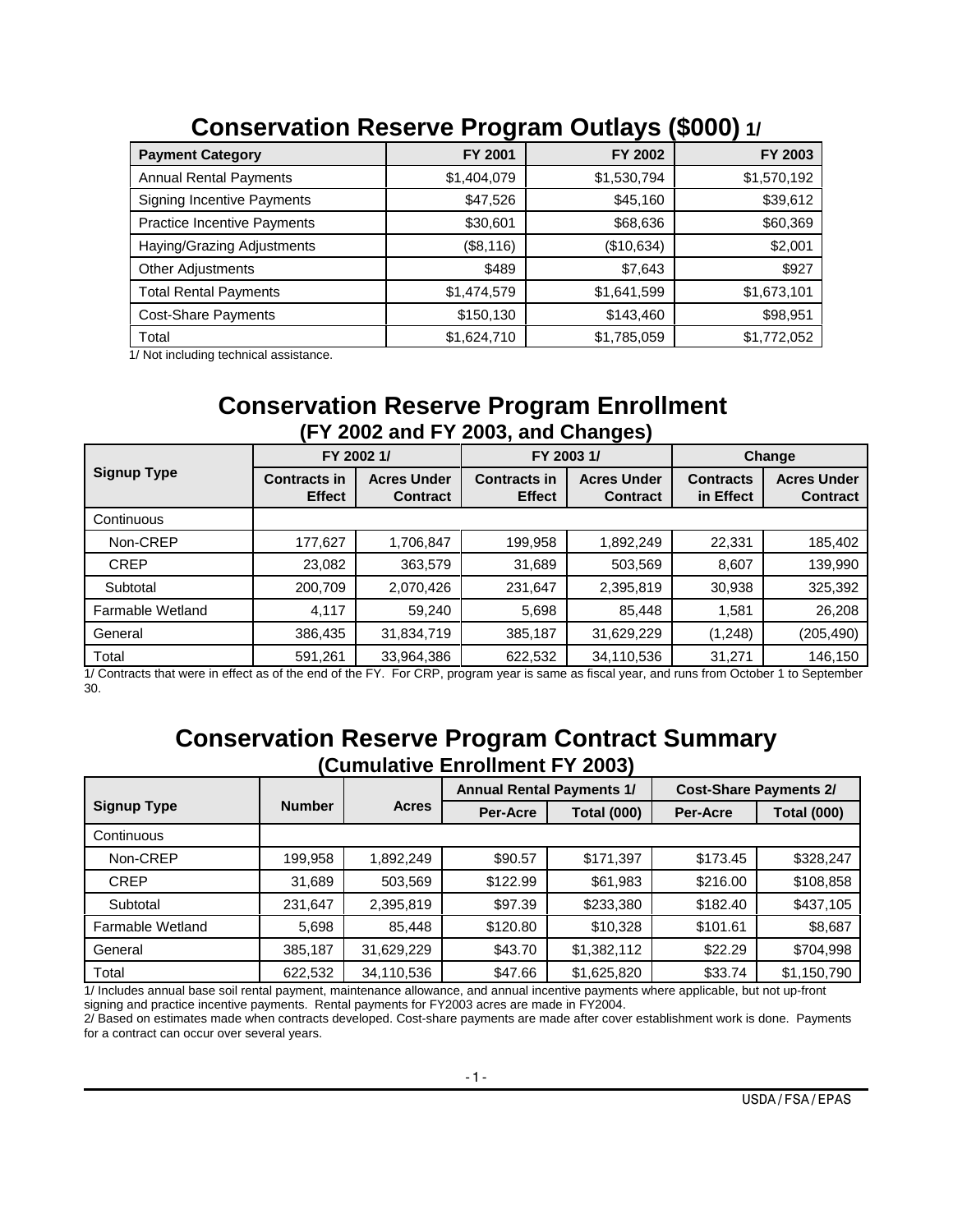| <b>Fiscal</b> | <b>Cumulative</b><br><b>Enrollment 1/</b> | Rental<br>Payments 2/ | <b>Cost-Share</b><br>Payments 3/ | <b>Incentive</b><br>Payments 4/ | Tech. Asst.<br>Outlays 5/ | <b>Total</b><br><b>Outlays</b> |
|---------------|-------------------------------------------|-----------------------|----------------------------------|---------------------------------|---------------------------|--------------------------------|
| Year          | (Million Acres)                           |                       |                                  | (Million Dollars)               |                           |                                |
| 1986          | 2.0                                       | \$0                   | \$0                              | \$0                             | \$8                       | \$8                            |
| 1987          | 15.4                                      | \$410                 | \$246                            | \$0                             | \$41                      | \$697                          |
| 1988          | 24.0                                      | \$756                 | \$282                            | \$0                             | \$56                      | \$1,094                        |
| 1989          | 29.2                                      | \$1,149               | \$181                            | \$0                             | \$86                      | \$1,416                        |
| 1990          | 32.8                                      | \$1,390               | \$118                            | \$0                             | \$0                       | \$1,508                        |
| 1991          | 33.2                                      | \$1,590               | \$41                             | \$0                             | \$10                      | \$1,641                        |
| 1992          | 34.1                                      | \$1,613               | \$39                             | \$0                             | \$10                      | \$1,662                        |
| 1993          | 35.1                                      | \$1,652               | \$32                             | \$0                             | \$0                       | \$1,684                        |
| 1994          | 35.0                                      | \$1,722               | \$14                             | \$0                             | \$0                       | \$1,736                        |
| 1995          | 35.0                                      | \$1,729               | \$4                              | \$0                             | \$0                       | \$1,733                        |
| 1996          | 33.5                                      | \$1,721               | \$1                              | \$0                             | \$9                       | \$1,731                        |
| 1997          | 32.8                                      | \$1,677               | \$8                              | \$0                             | \$61                      | \$1,746                        |
| 1998          | 30.1                                      | \$1,597               | \$96                             | \$0                             | \$53                      | \$1,746                        |
| 1999          | 29.8                                      | \$1,320               | \$115                            | \$0                             | \$56                      | \$1,491                        |
| 2000          | 31.4                                      | \$1,343               | \$132                            | \$10                            | \$35                      | \$1,520                        |
| 2001          | 33.6                                      | \$1,397               | \$150                            | \$78                            | \$32                      | \$1,657                        |
| 2002          | 33.9                                      | \$1,528               | \$143                            | \$114                           | \$20                      | \$1,805                        |
| 2003          | 34.1                                      | \$1,573               | \$99                             | \$100                           | \$55                      | \$1,827                        |
| Total         |                                           | \$24,167              | \$1,701                          | \$302                           | \$532                     | \$26,702                       |

## **Conservation Reserve Program Enrollment and Outlay History**

1/ Acres under contract at end of fiscal year. Acreage before 1994 estimated based on originally approved contracts and active contract data as of 1994.

2/ Rental payments in a fiscal year apply to acres under contract in the previous fiscal year. Includes miscellaneous adjustments and adjustments for haying/grazing usage.

3/ Cost-share payments are made after cover establishment work is done. For contracts beginning in a given year, payments can occur over several years.

4/ Signing and Practice Incentive payments for continuous sign-up enrollment.

5/ Technical assistance outlays are generally paid to NRCS and FS in the year sign-ups are held. About 90 percent of outlays have gone to NRCS and about 10 percent to FS.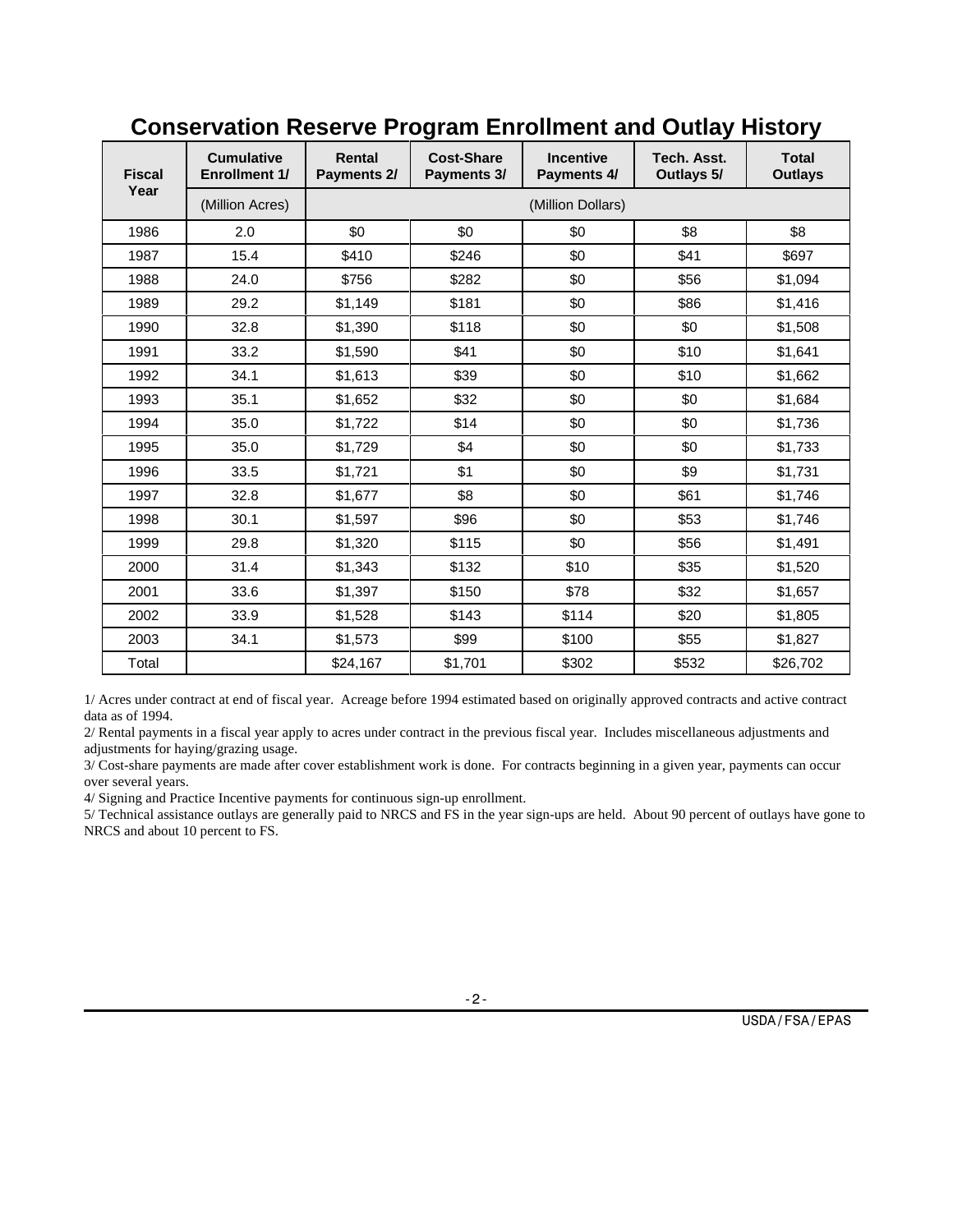### FY 2003 CUMULATIVE CRP ENROLLMENT BY SIGNUP AND INITIAL CONTRACT YEAR 1/

|            | 1986-        |                   |          |                                                                    |                     |                |              |         |         |                    |
|------------|--------------|-------------------|----------|--------------------------------------------------------------------|---------------------|----------------|--------------|---------|---------|--------------------|
| SIGNUP     | 1993         | 1996              | 1997     | 1998                                                               | 1999                | 2000           | 2001         | 2002    | 2003    | <b>TOTAL</b>       |
| $1 - 12$   | 1,703,747    | 0                 | $\Omega$ | 0                                                                  |                     | $\Omega$       | $\Omega$     | 0       | 0       | 1,703,747          |
| 13         |              | 0 434,480 159,418 |          |                                                                    |                     |                |              |         | 0       | 593,898            |
| 14         | <sup>0</sup> | 0                 | 99,085   | 460,764                                                            |                     |                |              |         | 0       | 559,849            |
| 15         |              |                   | 0        | 16,159,268                                                         | 355,097             |                |              |         | 0       | 16,514,365         |
| 16         |              |                   | 0        |                                                                    | 1,771,170 4,065,674 |                |              |         | 0       | 5,836,844          |
| 17         |              |                   | 0        | 112,791                                                            | 103,778             |                |              |         | 0       | 216,569            |
| 18         |              |                   | O        | 0                                                                  |                     | 0, 4, 735, 875 |              |         | 0       | 4,735,875          |
| 19         |              |                   |          | 0                                                                  | 134,810             | 131,108        | O            | 0       | 0       | 265,917            |
| 20         |              |                   |          |                                                                    | 0                   |                | 02, 244, 499 |         | 0       | 2,244,499          |
| 21         |              |                   |          |                                                                    | 0                   | 106,071        | 12,638       |         | 0       | 118,709            |
| 22         |              |                   |          |                                                                    | 0                   | 33,364         | 171,440      |         | 0       | 204,804            |
| 23         |              |                   |          |                                                                    |                     | 0              | 220,756      | 247,596 |         | 468,352            |
| 24         |              |                   |          |                                                                    |                     | 0              | $\Omega$     | 289,234 | 149,048 | 438,282            |
| 25         |              |                   |          |                                                                    |                     |                |              | 0       | 197,440 | 197,440            |
| 27         |              |                   |          |                                                                    |                     |                |              | 0       | 11,385  | 11,385             |
| <b>ALL</b> |              |                   |          | 1,703,747 434,480 258,503 18,503,993 4,659,359 5,006,418 2,649,334 |                     |                |              | 536,829 |         | 357,873 34,110,536 |

#### ACRES

#### NUMBER OF CONTRACTS

|               | 1986-  |          |          |              |        |          |        |        |          |              |
|---------------|--------|----------|----------|--------------|--------|----------|--------|--------|----------|--------------|
| <b>SIGNUP</b> | 1993   | 1996     | 1997     | 1998         | 1999   | 2000     | 2001   | 2002   | 2003     | <b>TOTAL</b> |
| $1 - 12$      | 32,563 | 0        | $\Omega$ | 0            | 0      | $\Omega$ | 0      | 0      | 0        | 32,563       |
| 13            | 0      | 10,705   | 2,200    |              |        |          |        |        | 0        | 12,905       |
| 14            | 0      | 0        | 11,386   | 21,915       |        |          |        |        | 0        | 33,301       |
| 15            | 0      | 0        | 0        | 162,964      | 2,568  | 0        | o      |        | 0        | 165,532      |
| 16            | O      | 0        | 0        | 23,600       | 52,333 | 0        | o      |        | 0        | 75,933       |
| 17            | U      | $\Omega$ | 0        | 14,227       | 11,544 | n        | n      |        | 0        | 25,771       |
| 18            |        | 0        |          | 0            | 0      | 60,500   | n      |        | 0        | 60,500       |
| 19            |        | 0        |          | 0            | 16,959 | 12,718   | n      |        | 0        | 29,677       |
| 20            |        | $\Omega$ |          | 0            |        | 0        | 37,754 |        | 0        | 37,754       |
| 21            |        | $\Omega$ |          | $\Omega$     | 0      | 12,198   | 820    |        | 0        | 13,018       |
| 22            |        | $\Omega$ |          | 0            | 0      | 5,541    | 16,403 |        | 0        | 21,944       |
| 23            |        | O        |          | <sup>0</sup> | 0      | 0        | 27,669 | 21,342 | $\Omega$ | 49,011       |
| 24            |        |          |          |              | n      | 0        | 0      | 32,035 | 10,993   | 43,028       |
| 25            | ŋ      | 0        |          |              |        | 0        | 0      | 0      | 19,995   | 19,995       |
| 27            |        | ŋ        |          | n            |        |          |        |        | 1,600    | 1,600        |
| <b>ALL</b>    | 32,563 | 10,705   | 13,586   | 222,706      | 83,404 | 90,957   | 82,646 | 53,377 | 32,588   | 622,532      |
|               |        |          |          |              |        |          |        |        |          |              |

1/ For CRP, contract year is the same as fiscal year, which begins October 1.

General Sign-up Numbers: 1-13, 15, 16, 18, 20 (Sign-up 26 contracts begin in FY 2004).

 Continuous Sign-up Numbers: 14, 17, 19, 21-25, 27 (Not including sign-up 25/27 contracts that begin in FY 2004).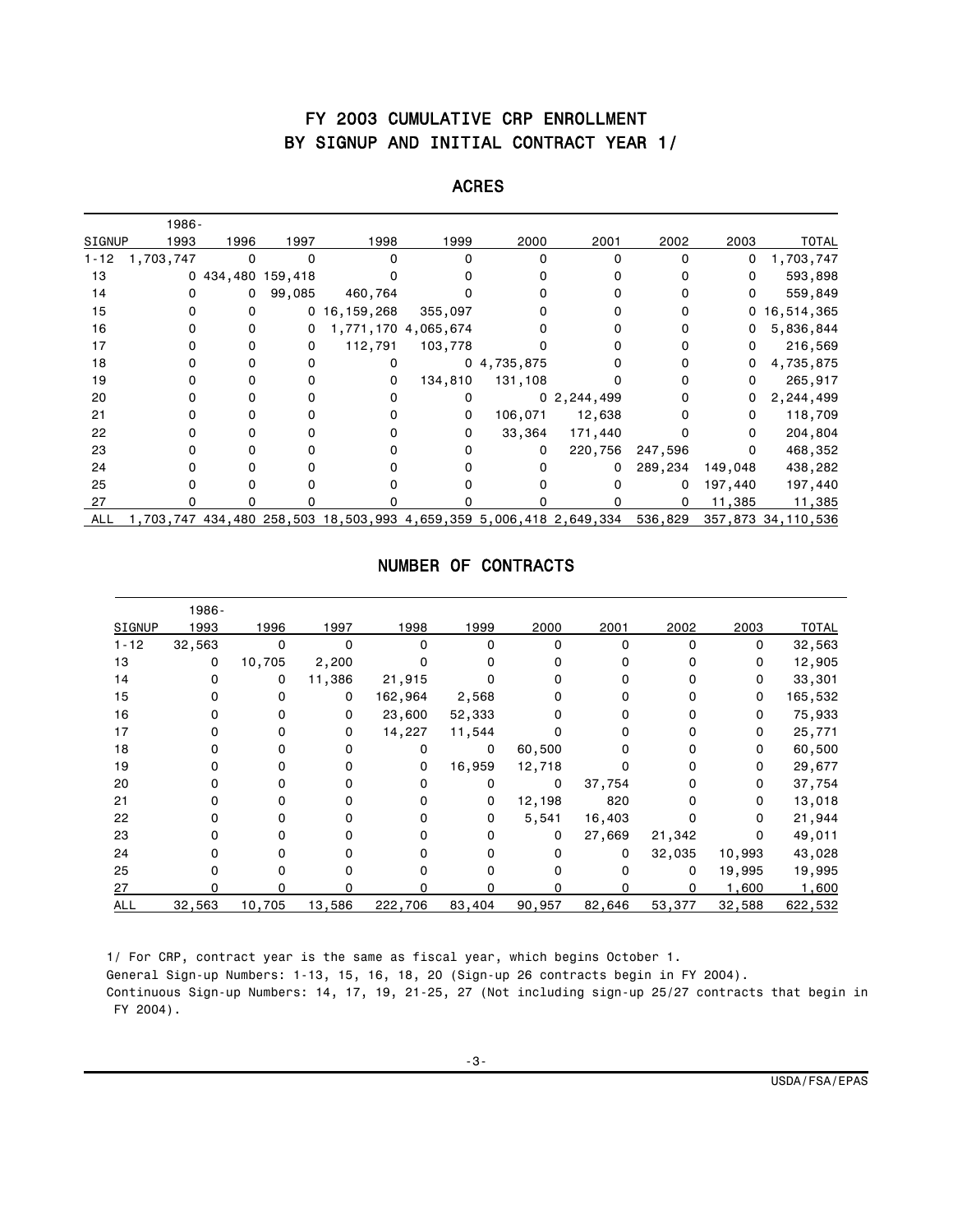#### CUMULATIVE CRP ENROLLMENT, FY 2003 1/ BY SIGNUP TYPE (ACRES)

| State                       | General<br>Sign-up | Continuous<br>CREP | Continuous<br>Non-CREP | Continuous<br>CREP+Non-<br><b>CREP</b> | Farmable<br>Wetland<br>Program | Total        |
|-----------------------------|--------------------|--------------------|------------------------|----------------------------------------|--------------------------------|--------------|
| ALABAMA                     | 463,049            |                    | 20,465                 | 20,465                                 |                                | 483,514      |
| ALASKA                      | 29,321             |                    | 190                    | 190                                    |                                | 29,511       |
| ARIZONA                     |                    |                    | $\star$                | $\star$                                |                                |              |
| ARKANSAS                    | 147,216            | 3,641              | 20,031                 | 23,672                                 |                                | 170,888      |
| CALIFORNIA                  | 136,806            | 2,450              | 3,604                  | 6,054                                  |                                | 142,860      |
| <b>COLORADO</b>             | 2,196,543          |                    | 7,073                  | 7,073                                  |                                | 2,203,616    |
| CONNECTICUT                 | 235                |                    | 83                     | 83                                     |                                | 318          |
| DELAWARE                    | 1,734              | 4,588              | 811                    | 5,399                                  |                                | 7,133        |
| FLORIDA                     | 86,127             |                    | 68                     | 68                                     |                                | 86,195       |
| GEORGIA                     | 305,212            |                    | 1,791                  | 1,791                                  |                                | 307,003      |
| HAWAII                      |                    |                    |                        |                                        |                                |              |
| <b>IDAHO</b>                | 780,227            |                    | 7,684                  | 7,684                                  |                                | 787,911      |
| ILLINOIS                    | 644,588            | 109,124            | 221,505                | 330,629                                |                                | 975,216      |
| INDIANA                     | 229,769            |                    | 68,748                 | 68,748                                 | 3                              | 298,520      |
| IOWA                        | 1,483,570          | 78                 | 356,385                | 356,462                                | 42,525                         | 1,882,557    |
| <b>KANSAS</b>               | 2,615,595          |                    | 44,741                 | 44,741                                 |                                | 2,660,336    |
| <b>KENTUCKY</b>             | 269,806            | 4,587              | 41,608                 | 46,195                                 |                                | 316,001      |
| LOUISIANA                   | 199,174            |                    | 5,385                  | 5,385                                  |                                | 204,559      |
| MAINE                       | 23,753             |                    | 359                    | 359                                    |                                | 24,112       |
| MARYLAND                    | 13,184             | 61,452             | 3,052                  | 64,504                                 |                                | 77,688       |
| <b>MASSACHUSETTS</b>        | 93                 |                    | 27                     | 27                                     |                                | 121          |
| MICHIGAN                    | 246,782            | 46,260             | 16,681                 | 62,942                                 |                                | 309,724      |
| MINNESOTA                   | 1,424,361          | 80,559             | 189,098                | 269,657                                | 20,162                         | 1,714,180    |
| MISSISSIPPI                 | 801,803            |                    | 86,894                 | 86,894                                 |                                | 888,697      |
| MISSOURI                    | 1,473,737          | 11,965             | 64,765                 | 76,729                                 |                                | 1,550,466    |
| <b>MONTANA</b>              | 3,257,630          | 1,564              | 151,920                | 153,484                                | 109                            | 3,411,222    |
| NEBRASKA                    | 1,091,125          | 8,178              | 47,329                 | 55,507                                 | 2,894                          | 1,149,526    |
| <b>NEVADA</b>               |                    |                    |                        |                                        |                                |              |
| NEW HAMPSHIRE               | 11                 |                    | 184                    | 184                                    |                                | 195          |
| NEW JERSEY                  | 2,084              |                    | 190                    | 190                                    |                                | 2,273        |
| NEW MEXICO                  | 589,118            |                    | 4,196                  | 4,196                                  |                                | 593,315      |
| NEW YORK                    | 51,459             | 1,246              | 7,971                  | 9,217                                  |                                | 60,676       |
| NORTH CAROLINA              | 83,449             | 21,284             | 11,105                 | 32,389                                 |                                | 115,838      |
| NORTH DAKOTA                | 3, 197, 627        | 1,340              | 129,512                | 130,852                                | 7,885                          | 3,336,365    |
| OHI <sub>0</sub>            | 247,493            | 17,092             | 36,947                 | 54,038                                 |                                | 301,531      |
| OKLAHOMA                    | 1,011,337          |                    | 12,261                 | 12,261                                 |                                | 1,023,597    |
| OREGON                      | 443,166            | 8,993              | 5,931                  | 14,924                                 |                                | 458,090      |
| PENNSYLVANIA                | 60,607             | 72,335             | 988                    | 73,323                                 |                                | 133,930      |
| PUERTO RICO                 | 671                |                    |                        |                                        |                                | 671          |
| SOUTH CAROLINA              | 183,929            |                    | 33,432                 | 33,432                                 |                                | 217,361      |
| SOUTH DAKOTA                | 1,291,159          |                    | 131,253                | 131,253                                | 11,909                         | 1,434,322    |
| <b>TENNESSEE</b>            | 236,046            |                    | 12,150                 | 12,150                                 |                                | 248,196      |
| <b>TEXAS</b>                | 4,003,853          |                    | 30,212                 | 30,212                                 |                                | 4,034,066    |
| <b>UTAH</b>                 | 201,076            |                    | 174                    | 174                                    |                                | 201,250      |
| <b>VERMONT</b>              | 122                | 736                | 326                    | 1,062                                  |                                | 1,185        |
| VIRGINIA                    | 40,986             | 15,794             | 1,446                  | 17,240                                 |                                | 58,227       |
| WASHINGTON                  | 1,196,316          | 7,020              | 83,007                 | 90,027                                 |                                | 1,286,344    |
| WEST VIRGINIA               | 851                | 564                | 244                    | 808                                    |                                | 1,660        |
| WISCONSIN                   | 590,666            | 22,721             | 26,954                 | 49,674                                 |                                | 640,340      |
| WYOMING                     | 275,579            |                    | 3,446                  | 3,446                                  |                                | 279,025      |
| $\underline{\mathsf{U.S.}}$ | 31,629,229         | 503,569            | 1,892,249              | 2,395,819                              | 85,488                         | 34, 110, 536 |

\* Data witheld because less than 3 contracts.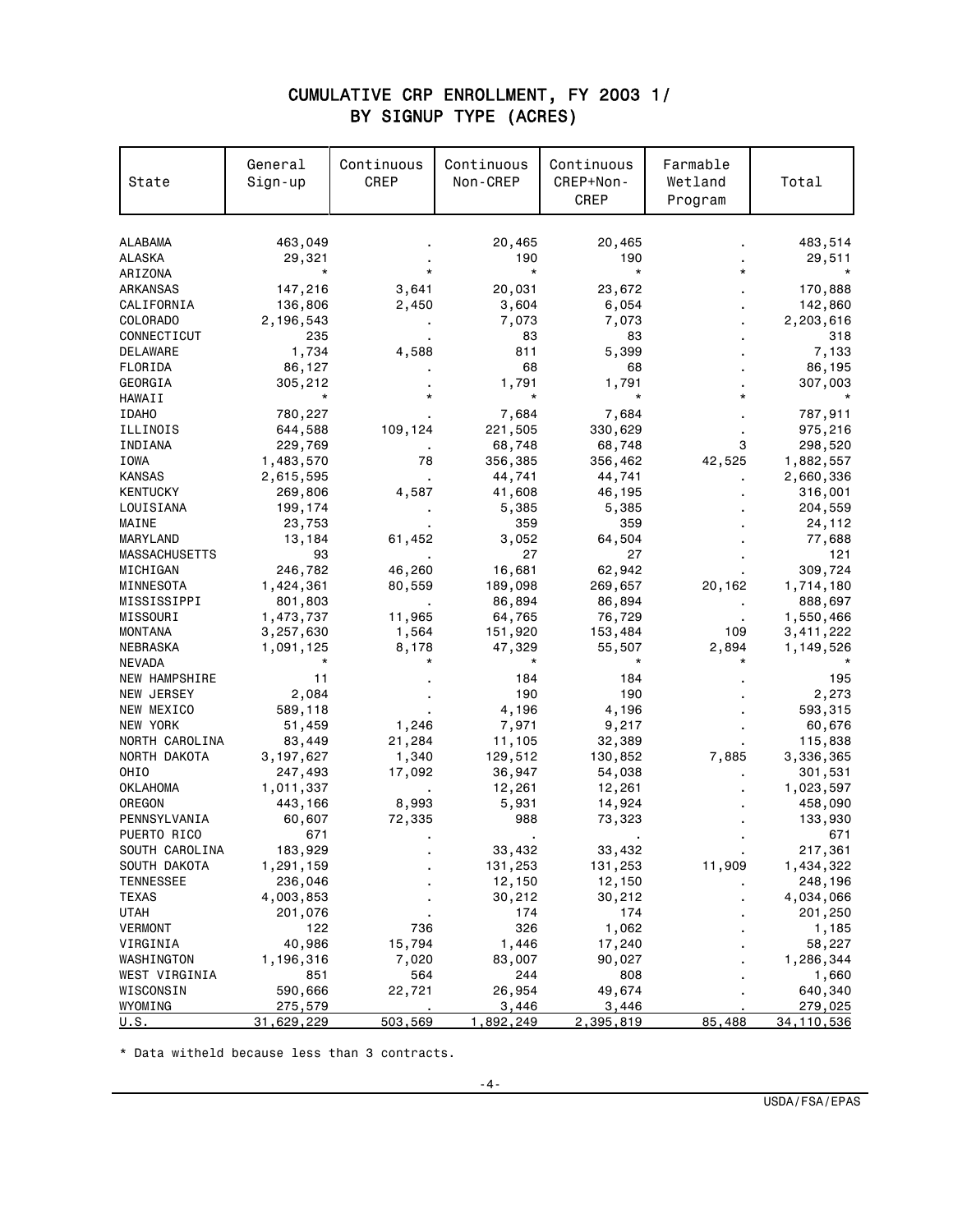#### CUMULATIVE CRP ENROLLMENT, FY 2003 1/ BY SIGNUP TYPE (NUMBER OF CONTRACTS)

| State                | General<br>Sign-up | Continuous<br><b>CREP</b> | Continuous<br>Non-CREP | Continuous<br>CREP+Non-<br>CREP | Farmable<br>Wetland<br>Program | Total   |
|----------------------|--------------------|---------------------------|------------------------|---------------------------------|--------------------------------|---------|
| <b>ALABAMA</b>       | 9,184              | 0                         | 754                    | 754                             | 0                              | 9,938   |
| <b>ALASKA</b>        | 58                 | $\mathbf 0$               | 5                      | 5                               | 0                              | 63      |
| ARIZONA              | $\star$            | $\star$                   | $\star$                | $\star$                         | $\star$                        | $\star$ |
| ARKANSAS             | 2,267              | 147                       | 972                    | 1,119                           | 0                              | 3,386   |
| CALIFORNIA           | 412                | 24                        | 64                     | 88                              | 0                              | 500     |
| <b>COLORADO</b>      | 10,997             | $\mathbf 0$               | 802                    | 802                             | 0                              | 11,799  |
| CONNECTICUT          | 16                 | $\mathbf 0$               | 10                     | 10                              | 0                              | 26      |
| DELAWARE             | 79                 | 385                       | 176                    | 561                             | 0                              | 640     |
| FLORIDA              | 1,893              | 0                         | $\overline{c}$         | 2                               | 0                              | 1,895   |
| GEORGIA              | 7,891              | $\mathbf 0$               | 193                    | 193                             | 0                              | 8,084   |
| HAWAII               | $\star$            | *                         | $\star$                | $\star$                         | $^\star$                       |         |
| <b>IDAHO</b>         | 4,774              | $\mathbf 0$               | 463                    | 463                             | 0                              | 5,237   |
| ILLINOIS             | 22,311             | 5,334                     | 32,525                 | 37,859                          | 0                              | 60,170  |
| INDIANA              | 8,293              | 0                         | 18,168                 | 18,168                          | 1                              | 26,462  |
| IOWA                 | 33,677             | 3                         | 49,336                 | 49,339                          | 2,564                          | 85,580  |
| <b>KANSAS</b>        | 31,820             | $\Omega$                  | 5,955                  | 5,955                           | 0                              | 37,775  |
| <b>KENTUCKY</b>      | 6,632              | 190                       | 5,582                  | 5,772                           | 0                              | 12,404  |
| LOUISIANA            | 2,540              | 0                         | 288                    | 288                             | 0                              | 2,828   |
| MAINE                | 731                | $\mathbf 0$               | 123                    | 123                             | 0                              | 854     |
| MARYLAND             | 646                | 4,493                     | 492                    | 4,985                           | 0                              | 5,631   |
| <b>MASSACHUSETTS</b> | $\overline{7}$     | 0                         | 10                     | 10                              | 0                              | 17      |
| MICHIGAN             | 7,477              | 3,904                     | 3,691                  | 7,595                           | 0                              | 15,072  |
| MINNESOTA            | 25,507             | 2,502                     | 21,044                 | 23,546                          | 1,519                          | 50,572  |
| MISSISSIPPI          | 14,111             | 0                         | 4,311                  | 4,311                           | 0                              | 18,422  |
| MISSOURI             | 24,738             | 208                       | 6,692                  | 6,900                           | 0                              | 31,638  |
| <b>MONTANA</b>       | 16,022             | 14                        | 1,437                  | 1,451                           | 13                             | 17,486  |
| NEBRASKA             | 14,971             | 822                       | 6,066                  | 6,888                           | 348                            | 22,207  |
| <b>NEVADA</b>        |                    | $\star$                   | $\star$                | $\star$                         | $^\star$                       |         |
| <b>NEW HAMPSHIRE</b> | 1                  | 0                         | 15                     | 15                              | 0                              | 16      |
| NEW JERSEY           | 85                 | $\mathbf 0$               | 47                     | 47                              | 0                              | 132     |
| NEW MEXICO           | 2,578              | $\mathbf 0$               | 22                     | 22                              | 0                              | 2,600   |
| <b>NEW YORK</b>      | 1,643              | 114                       | 651                    | 765                             | 0                              | 2,408   |
| NORTH CAROLINA       | 4,008              | 1,480                     | 1,219                  | 2,699                           | 0                              | 6,707   |
| NORTH DAKOTA         | 28,088             | 67                        | 5,717                  | 5,784                           | 437                            | 34,309  |
| OHI <sub>0</sub>     | 7,444              | 3,254                     | 10,893                 | 14,147                          | 0                              | 21,591  |
| <b>OKLAHOMA</b>      | 8,257              | 0                         | 368                    | 368                             | 0                              | 8,625   |
| OREGON               | 2,040              | 379                       | 249                    | 628                             | 0                              | 2,668   |
| PENNSYLVANIA         | 1,856              | 4,000                     | 359                    | 4,359                           | 0                              | 6,215   |
| PUERTO RICO          | 20                 | $\mathbf 0$               | 0                      | 0                               | 0                              | 20      |
| SOUTH CAROLINA       | 5,467              | $\pmb{0}$                 | 3,219                  | 3,219                           | 0                              | 8,686   |
| SOUTH DAKOTA         | 13,683             | 0                         | 8,332                  | 8,332                           | 816                            | 22,831  |
| TENNESSEE            | 6,055              | 0                         | 1,265                  | 1,265                           | 0                              | 7,320   |
| <b>TEXAS</b>         | 23,482             | 0                         | 751                    | 751                             | 0                              | 24,233  |
| UTAH                 | 1,009              | 0                         | 18                     | 18                              | 0                              | 1,027   |
| VERMONT              | 5                  | 59                        | 35                     | 94                              | 0                              | 99      |
| VIRGINIA             | 1,727              | 1,872                     | 176                    | 2,048                           | 0                              | 3,775   |
| WASHINGTON           | 6,870              | 437                       | 2,600                  | 3,037                           | 0                              | 9,907   |
| WEST VIRGINIA        | 27                 | 19                        | 37                     | 56                              | 0                              | 83      |
| WISCONSIN            | 22,825             | 1,982                     | 4,708                  | 6,690                           | 0                              | 29,515  |
| WYOMING              | 961                | 0                         | <u>114</u>             | 114                             | 0                              | 1,075   |
| U.S.                 | 385, 187           | 31,689                    | 199,958                | 231,647                         | 5,698                          | 622,532 |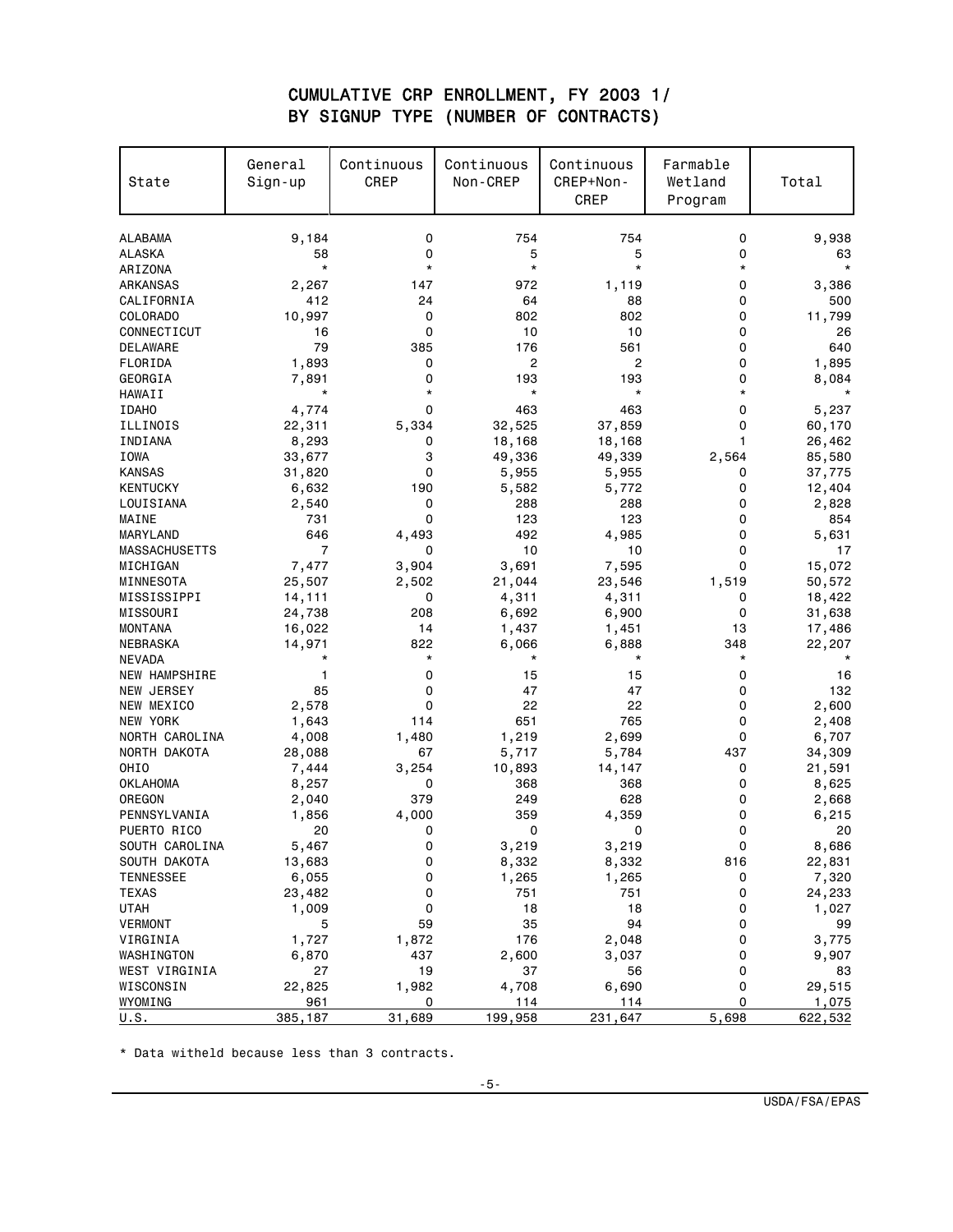#### SCHEDULE OF CRP CONTRACT EXPIRATIONS BY YEAR OF CONTRACT EXPIRATION, AT END OF FY 2003 (ACRES)

| STATE 1/         | 2003      | 2004  | 2005             | 2006     | 2007               | 2008      | 2009      | 2010      |
|------------------|-----------|-------|------------------|----------|--------------------|-----------|-----------|-----------|
| ALABAMA          | 29,200    | 193   | 8,973            | 2,181    | 232,231            | 59,434    | 30,309    | 36,323    |
| ALASKA           |           | 0     | 0                | 0        | 24,123             | 0         | 4,999     | 240       |
| ARIZONA          |           |       |                  |          |                    |           |           |           |
| ARKANSAS         | 16,448    | 0     | 3,986            | 3,221    | 47,385             | 8,090     | 7,476     | 27,962    |
| CALIFORNIA       | 3,123     | 0     | 2,394            | 0        | 99,364             | 15,851    | 9,326     | 6,935     |
| COLORADO         | 22,811    | 0     | 2,080            | 1,866    | 1,355,416          | 396,095   | 304,783   | 113,981   |
| CONNECTICUT      | 0         | 0     | 0                | 0        | 167                | 34        | 71        | 13        |
| DELAWARE         | 0         | 0     | 0                | 0        | 600                | 616       | 659       | 435       |
| FLORIDA          | 6,032     | 0     | 1,970            | 966      | 44,179             | 5,293     | 6,314     | 9,479     |
| GEORGIA          | 24,865    | 0     | 7,562            | 2,148    | 96,985             | 16,926    | 13,508    | 27,746    |
| HAWAII           |           | *     | $^\star$         | $^\star$ | $^\star$           | $^\star$  |           |           |
| <b>IDAHO</b>     | 56,670    | 0     | 3,229            | 1,444    | 532,607            | 68,975    | 85,530    | 31,753    |
| ILLINOIS         | 120,618   | 145   | 26,014           | 9,040    | 188,917            | 134,604   | 109,030   | 92,341    |
| INDIANA          | 57,135    | 443   | 5,715            | 3,729    | 74,506             | 46,037    | 30,352    | 22,848    |
| IOWA             | 166,640   | 505   | 61,114           | 15,046   | 522,757            | 360,599   | 256,131   | 193,547   |
| KANSAS           | 59,484    | 7     | 11,450           | 16,914   | 1,614,099          | 391,232   | 356,033   | 122,137   |
| KENTUCKY         | 20,606    | 1.    | 5,673            | 1,282    | 134,935            | 47,695    | 31,525    | 38,471    |
| LOUISIANA        | 6,457     | 0     | 2,596            | 2,335    | 42,285             | 9,922     | 11,909    | 16,239    |
| MAINE            | 849       | 0     | 0                | 0        | 15,411             | 5,193     | 1,827     | 613       |
| MARYLAND         | 1,322     | 0     | 1,330            | 171      | 6,061              | 5,876     | 6,993     | 3,879     |
| MASSACHUSETTS    | 0         | 0     | 47               | 0        | 19                 | 14        | 5         | 30        |
| MICHIGAN         | 91,623    | 21    | 16,720           | 2,975    | 47,422             | 47,764    | 24,648    | 21,800    |
| MINNESOTA        | 63,887    | 370   | 15,655           | 2,321    | 399,500            | 403,498   | 266,879   | 82,795    |
| MISSISSIPPI      | 42,374    | 122   | 29,679           | 20,848   | 421,987            | 71,599    | 68,824    | 58,555    |
| MISSOURI         | 154,309   | 74    | 51,311           | 18,570   | 788,874            | 188,180   | 129,367   | 132,252   |
| MONTANA          | 71,006    | 0     | 32,602           | 27,595   | 1,684,935          | 766,506   | 517,159   | 209,017   |
| NEBRASKA         | 51,567    | 8     | 17,500           | 4,452    | 561,791            | 180,451   | 157,068   | 83,618    |
| NEVADA           |           |       |                  |          |                    |           |           |           |
| NEW HAMPSHIRE    | 0         | 0     | 11               | 0        | 105                | 16        | 0         | 6         |
| NEW JERSEY       | 62        | 0     | 17               | 0        | 1,132              | 613       | 127       | 223       |
| NEW MEXICO       | 1,260     | 0     | 3,425            | 2,189    | 533,274            | 36,882    | 11,563    | 526       |
| NEW YORK         | 5,159     | 0     | 2,786            | 169      | 25,036             | 11,052    | 4,609     | 3,502     |
| NORTH CAROLINA   | 8,133     | 0     | 1,981            | 110      | 41,555             | 11,843    | 10,752    | 9,190     |
| NORTH DAKOTA     | 25,096    | 51    | 19,459           | 11,312   | 1,711,480          | 480,481   | 523,498   | 155,579   |
| OHIO             | 78,438    | 33    | 6,414            | 1,078    | 81,777             | 36,012    | 28,705    | 26,352    |
| OKLAHOMA         | 27,461    | 0     | 5,761            | 7,329    | 631,422            | 175,774   | 136,421   | 37,529    |
| OREGON           | 10,847    | 0     | 13               | 1,227    | 294,838            | 63,368    | 38,786    | 34,747    |
| PENNSYLVANIA     | 2,694     | 0     | 4,122            | 619      | 31,881             | 13,099    | 6,617     | 2,114     |
| PUERTO RICO      | 0         | 0     | 162              | 0        | 157                | 322       | 0         | 20        |
| SOUTH CAROLINA   | 8,469     | 0     | 3,497            | 631      | 96,772             | 20,631    | 11,917    | 21,901    |
| SOUTH DAKOTA     | 23,326    | 29    |                  | 6,629    |                    | 197,971   |           |           |
| <b>TENNESSEE</b> |           | 0     | 8,182            | 965      | 729,852            |           | 228,430   | 87,205    |
|                  | 25,960    | 0     | 6,703            |          | 125,323            | 28,091    | 22,969    | 25,832    |
| TEXAS            | 164,581   |       | 35,929           | 9,396    | 2,067,779          | 1,014,104 | 531,245   | 192,481   |
| UTAH             | 1,772     | U     | U<br>$\mathsf 0$ | U        | 142,757            | 41,903    | 6,122     | 8,529     |
| VERMONT          | 6         | 0     |                  | 0        | 160                | 8         | 56        | 0         |
| VIRGINIA         | 2,939     | 0     | 974              | 134      | 23,438             | 6,808     | 4,968     | 1,862     |
| WASHINGTON       | 57,051    | 0     | 3,626            | 9,381    | 225,520            | 538,588   | 196,802   | 193,326   |
| WEST VIRGINIA    | 8         | 0     | 0                | 0        | 513                | 65        | 291       | 0         |
| WISCONSIN        | 81,604    | 1,140 | 28,381           | 7,145    | 194,300            | 125,510   | 62,247    | 58,881    |
| WYOMING          | 202       | 0     | 666              | 0        | 197,001            | 47,547    | 29,890    | 387       |
| U.S.             | 1,592,096 | 3,142 | 439,708          |          | 195,415 16,092,663 | 6,081,324 | 4,286,743 | 2,193,202 |

\* Data witheld because less than 3 contracts.

1/ State in which land is located.

Note: Contacts expire at the end of the fiscal year (September  $30<sup>th</sup>$ ).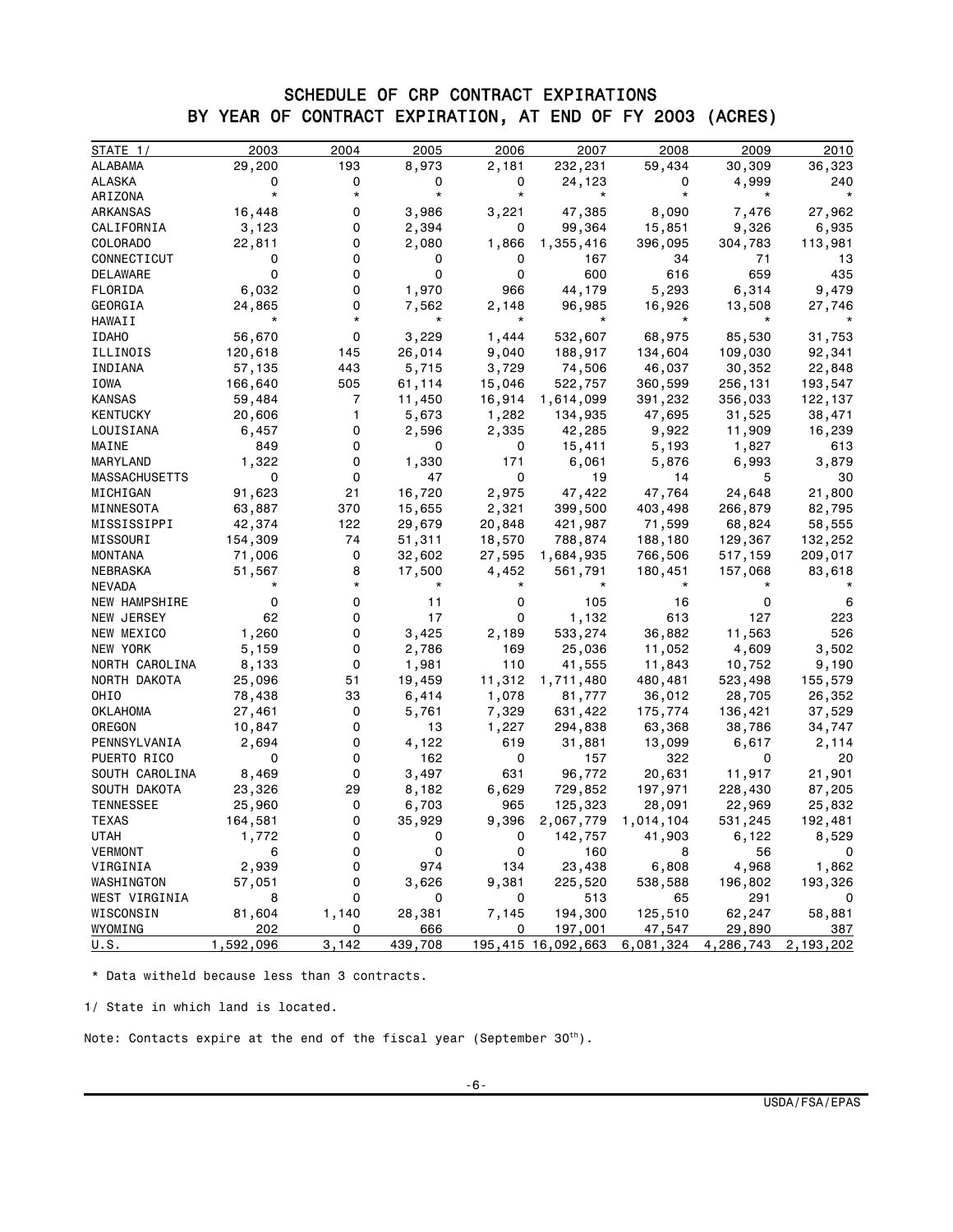#### SCHEDULE OF CRP CONTRACT EXPIRATIONS, Continued BY YEAR OF CONTRACT EXPIRATION, AT END OF FY 2003 (ACRES)

| STATE 1/<br>ALABAMA<br>9,786<br>7,793<br>7,265<br>27,563<br>19,314<br>8,620<br>ALASKA<br>5<br>50<br>0<br>95<br>0<br>1<br>$\star$<br>$\star$<br>$\star$<br>$\star$<br>$\star$<br>$\star$<br>ARIZONA<br>ARKANSAS<br>1,690<br>12,560<br>5,164<br>13,169<br>8,804<br>4,713<br>CALIFORNIA<br>524<br>490<br>2,125<br>662<br>250<br>1,085<br>267<br>965<br>276<br>308<br>2,097<br>COLORADO<br>1,542<br>CONNECTICUT<br>3<br>30<br>0<br>0<br>0<br>0<br>197<br><b>DELAWARE</b><br>113<br>199<br>119<br>1,823<br>1,960<br>FLORIDA<br>1,227<br>474<br>5,753<br>1,051<br>3,457<br>0<br>GEORGIA<br>99<br>5,994<br>5,082<br>3,305<br>62,146<br>40,456<br>$\star$<br>$^\star$<br>$^\star$<br>$^\star$<br>$^\star$<br>HAWAII<br>894<br>534<br>661<br>381<br>2,208<br>2,126<br><b>IDAHO</b><br>24,894<br>43,965<br>45,577<br>57,821<br>57,342<br>49,332<br>ILLINOIS<br>INDIANA<br>10,804<br>15,077<br>7,393<br>6,526<br>9,002<br>5,939<br>IOWA<br>63,807<br>45,810<br>47,623<br>57,801<br>36,195<br>28,178 | 2017   |
|------------------------------------------------------------------------------------------------------------------------------------------------------------------------------------------------------------------------------------------------------------------------------------------------------------------------------------------------------------------------------------------------------------------------------------------------------------------------------------------------------------------------------------------------------------------------------------------------------------------------------------------------------------------------------------------------------------------------------------------------------------------------------------------------------------------------------------------------------------------------------------------------------------------------------------------------------------------------------------------|--------|
|                                                                                                                                                                                                                                                                                                                                                                                                                                                                                                                                                                                                                                                                                                                                                                                                                                                                                                                                                                                          | 4,327  |
|                                                                                                                                                                                                                                                                                                                                                                                                                                                                                                                                                                                                                                                                                                                                                                                                                                                                                                                                                                                          |        |
|                                                                                                                                                                                                                                                                                                                                                                                                                                                                                                                                                                                                                                                                                                                                                                                                                                                                                                                                                                                          |        |
|                                                                                                                                                                                                                                                                                                                                                                                                                                                                                                                                                                                                                                                                                                                                                                                                                                                                                                                                                                                          | 10,221 |
|                                                                                                                                                                                                                                                                                                                                                                                                                                                                                                                                                                                                                                                                                                                                                                                                                                                                                                                                                                                          | 733    |
|                                                                                                                                                                                                                                                                                                                                                                                                                                                                                                                                                                                                                                                                                                                                                                                                                                                                                                                                                                                          | 1,129  |
|                                                                                                                                                                                                                                                                                                                                                                                                                                                                                                                                                                                                                                                                                                                                                                                                                                                                                                                                                                                          | 0      |
|                                                                                                                                                                                                                                                                                                                                                                                                                                                                                                                                                                                                                                                                                                                                                                                                                                                                                                                                                                                          | 409    |
|                                                                                                                                                                                                                                                                                                                                                                                                                                                                                                                                                                                                                                                                                                                                                                                                                                                                                                                                                                                          | 0      |
|                                                                                                                                                                                                                                                                                                                                                                                                                                                                                                                                                                                                                                                                                                                                                                                                                                                                                                                                                                                          | 182    |
|                                                                                                                                                                                                                                                                                                                                                                                                                                                                                                                                                                                                                                                                                                                                                                                                                                                                                                                                                                                          |        |
|                                                                                                                                                                                                                                                                                                                                                                                                                                                                                                                                                                                                                                                                                                                                                                                                                                                                                                                                                                                          | 896    |
|                                                                                                                                                                                                                                                                                                                                                                                                                                                                                                                                                                                                                                                                                                                                                                                                                                                                                                                                                                                          | 15,577 |
|                                                                                                                                                                                                                                                                                                                                                                                                                                                                                                                                                                                                                                                                                                                                                                                                                                                                                                                                                                                          | 3,013  |
|                                                                                                                                                                                                                                                                                                                                                                                                                                                                                                                                                                                                                                                                                                                                                                                                                                                                                                                                                                                          | 26,804 |
| <b>KANSAS</b><br>9,288<br>5,054<br>4,145<br>38,133<br>25,004<br>4,069                                                                                                                                                                                                                                                                                                                                                                                                                                                                                                                                                                                                                                                                                                                                                                                                                                                                                                                    | 3,285  |
| <b>KENTUCKY</b><br>7,347<br>4,998<br>4,283<br>2,813<br>6,329<br>6,044                                                                                                                                                                                                                                                                                                                                                                                                                                                                                                                                                                                                                                                                                                                                                                                                                                                                                                                    | 3,997  |
| 1,127<br>LOUISIANA<br>2,046<br>24,152<br>13,975<br>47,135<br>23,113                                                                                                                                                                                                                                                                                                                                                                                                                                                                                                                                                                                                                                                                                                                                                                                                                                                                                                                      | 1,267  |
| MAINE<br>89<br>60<br>24<br>32<br>8<br>0                                                                                                                                                                                                                                                                                                                                                                                                                                                                                                                                                                                                                                                                                                                                                                                                                                                                                                                                                  | 3      |
| MARYLAND<br>3,241<br>8,758<br>8,403<br>7,998<br>3,042<br>9,857                                                                                                                                                                                                                                                                                                                                                                                                                                                                                                                                                                                                                                                                                                                                                                                                                                                                                                                           | 10,758 |
| <b>MASSACHUSETTS</b><br>5<br>0<br>0<br>0<br>0<br>0                                                                                                                                                                                                                                                                                                                                                                                                                                                                                                                                                                                                                                                                                                                                                                                                                                                                                                                                       |        |
| 2,273<br>MICHIGAN<br>1,775<br>1,335<br>1,153<br>10,207<br>29,563                                                                                                                                                                                                                                                                                                                                                                                                                                                                                                                                                                                                                                                                                                                                                                                                                                                                                                                         | 10,445 |
| 15,753<br>44,240<br>MINNESOTA<br>89,740<br>122,475<br>76,754<br>76,411                                                                                                                                                                                                                                                                                                                                                                                                                                                                                                                                                                                                                                                                                                                                                                                                                                                                                                                   | 53,901 |
| 7,278<br>17,382<br>26,093<br>36,682<br>MISSISSIPPI<br>39,177<br>20,237                                                                                                                                                                                                                                                                                                                                                                                                                                                                                                                                                                                                                                                                                                                                                                                                                                                                                                                   | 27,861 |
| 9,734<br>MISSOURI<br>3,904<br>15,700<br>9,431<br>15,612<br>23,058                                                                                                                                                                                                                                                                                                                                                                                                                                                                                                                                                                                                                                                                                                                                                                                                                                                                                                                        | 10,087 |
| 28,323<br>MONTANA<br>1,542<br>3,428<br>46,736<br>21,207<br>888                                                                                                                                                                                                                                                                                                                                                                                                                                                                                                                                                                                                                                                                                                                                                                                                                                                                                                                           | 277    |
| 2,866<br>11,368<br>11,595<br>NEBRASKA<br>9,808<br>27,283<br>14,895                                                                                                                                                                                                                                                                                                                                                                                                                                                                                                                                                                                                                                                                                                                                                                                                                                                                                                                       | 15,257 |
| $^\star$<br>$^\star$<br>*<br><b>NEVADA</b>                                                                                                                                                                                                                                                                                                                                                                                                                                                                                                                                                                                                                                                                                                                                                                                                                                                                                                                                               |        |
| NEW HAMPSHIRE<br>0<br>12<br>45<br>0<br>0<br>0                                                                                                                                                                                                                                                                                                                                                                                                                                                                                                                                                                                                                                                                                                                                                                                                                                                                                                                                            | 0      |
| 35<br>12<br>10<br>2<br>41<br>NEW JERSEY<br>0                                                                                                                                                                                                                                                                                                                                                                                                                                                                                                                                                                                                                                                                                                                                                                                                                                                                                                                                             | 0      |
| 0<br>0<br>NEW MEXICO<br>0<br>0<br>173<br>2,749                                                                                                                                                                                                                                                                                                                                                                                                                                                                                                                                                                                                                                                                                                                                                                                                                                                                                                                                           | 1,274  |
| NEW YORK<br>117<br>529<br>274<br>114<br>3,008<br>3,346                                                                                                                                                                                                                                                                                                                                                                                                                                                                                                                                                                                                                                                                                                                                                                                                                                                                                                                                   | 975    |
| 761<br>NORTH CAROLINA<br>2,515<br>514<br>10,284<br>10,294<br>3,990                                                                                                                                                                                                                                                                                                                                                                                                                                                                                                                                                                                                                                                                                                                                                                                                                                                                                                                       | 3,916  |
| NORTH DAKOTA<br>12,794<br>218,936<br>77,555<br>71,861<br>16,424<br>6,366                                                                                                                                                                                                                                                                                                                                                                                                                                                                                                                                                                                                                                                                                                                                                                                                                                                                                                                 | 5,473  |
| OHIO<br>5,934<br>9,216<br>3,878<br>9,907<br>7,413<br>1,974                                                                                                                                                                                                                                                                                                                                                                                                                                                                                                                                                                                                                                                                                                                                                                                                                                                                                                                               | 4,399  |
| 551<br>193<br>179<br>17<br>514<br>OKLAHOMA<br>183                                                                                                                                                                                                                                                                                                                                                                                                                                                                                                                                                                                                                                                                                                                                                                                                                                                                                                                                        | 263    |
| OREGON<br>653<br>846<br>1,631<br>1,003<br>3,923<br>3,092                                                                                                                                                                                                                                                                                                                                                                                                                                                                                                                                                                                                                                                                                                                                                                                                                                                                                                                                 | 3,114  |
| 21,129<br>27,932<br>12,855<br>53<br>1,519<br>PENNSYLVANIA<br>3,240                                                                                                                                                                                                                                                                                                                                                                                                                                                                                                                                                                                                                                                                                                                                                                                                                                                                                                                       | 6,055  |
| PUERTO RICO<br>0<br>0<br>10<br>0<br>0<br>0                                                                                                                                                                                                                                                                                                                                                                                                                                                                                                                                                                                                                                                                                                                                                                                                                                                                                                                                               | 0      |
| SOUTH CAROLINA<br>2,771<br>6,840<br>9,833<br>16,267<br>15,127<br>2,108                                                                                                                                                                                                                                                                                                                                                                                                                                                                                                                                                                                                                                                                                                                                                                                                                                                                                                                   | 596    |
| SOUTH DAKOTA<br>4,104<br>38,922<br>30,107<br>40,392<br>15,189<br>17,070                                                                                                                                                                                                                                                                                                                                                                                                                                                                                                                                                                                                                                                                                                                                                                                                                                                                                                                  | 6,913  |
| <b>TENNESSEE</b><br>1,214<br>2,083<br>976<br>1,049<br>1,455<br>2,882                                                                                                                                                                                                                                                                                                                                                                                                                                                                                                                                                                                                                                                                                                                                                                                                                                                                                                                     | 2,693  |
| <b>TEXAS</b><br>1,336<br>3,547<br>1,869<br>55<br>468<br>4,875                                                                                                                                                                                                                                                                                                                                                                                                                                                                                                                                                                                                                                                                                                                                                                                                                                                                                                                            | 6,401  |
| <b>UTAH</b><br>20<br>63<br>0<br>8<br>49<br>1                                                                                                                                                                                                                                                                                                                                                                                                                                                                                                                                                                                                                                                                                                                                                                                                                                                                                                                                             | 27     |
| 9<br>27<br><b>VERMONT</b><br>0<br>54<br>129<br>575                                                                                                                                                                                                                                                                                                                                                                                                                                                                                                                                                                                                                                                                                                                                                                                                                                                                                                                                       | 162    |
| VIRGINIA<br>1,007<br>1,535<br>598<br>11<br>5,277<br>5,803                                                                                                                                                                                                                                                                                                                                                                                                                                                                                                                                                                                                                                                                                                                                                                                                                                                                                                                                | 2,874  |
| 3,776<br>6,396<br>WASHINGTON<br>4,976<br>29,343<br>5,617<br>7,788                                                                                                                                                                                                                                                                                                                                                                                                                                                                                                                                                                                                                                                                                                                                                                                                                                                                                                                        | 4,153  |
| WEST VIRGINIA<br>28<br>8<br>0<br>1<br>83<br>81                                                                                                                                                                                                                                                                                                                                                                                                                                                                                                                                                                                                                                                                                                                                                                                                                                                                                                                                           | 583    |
| WISCONSIN<br>11,281<br>2,463<br>18,149<br>11,376<br>12,368<br>7,931                                                                                                                                                                                                                                                                                                                                                                                                                                                                                                                                                                                                                                                                                                                                                                                                                                                                                                                      | 17,563 |
| <b>WYOMING</b><br>184<br>314<br>765<br>586<br>379<br>0                                                                                                                                                                                                                                                                                                                                                                                                                                                                                                                                                                                                                                                                                                                                                                                                                                                                                                                                   |        |
| 680,533<br>U.S.<br>201,154<br><u>722,144</u><br>419,224<br><u>536,793</u><br>397,424<br>268,969                                                                                                                                                                                                                                                                                                                                                                                                                                                                                                                                                                                                                                                                                                                                                                                                                                                                                          | 1,104  |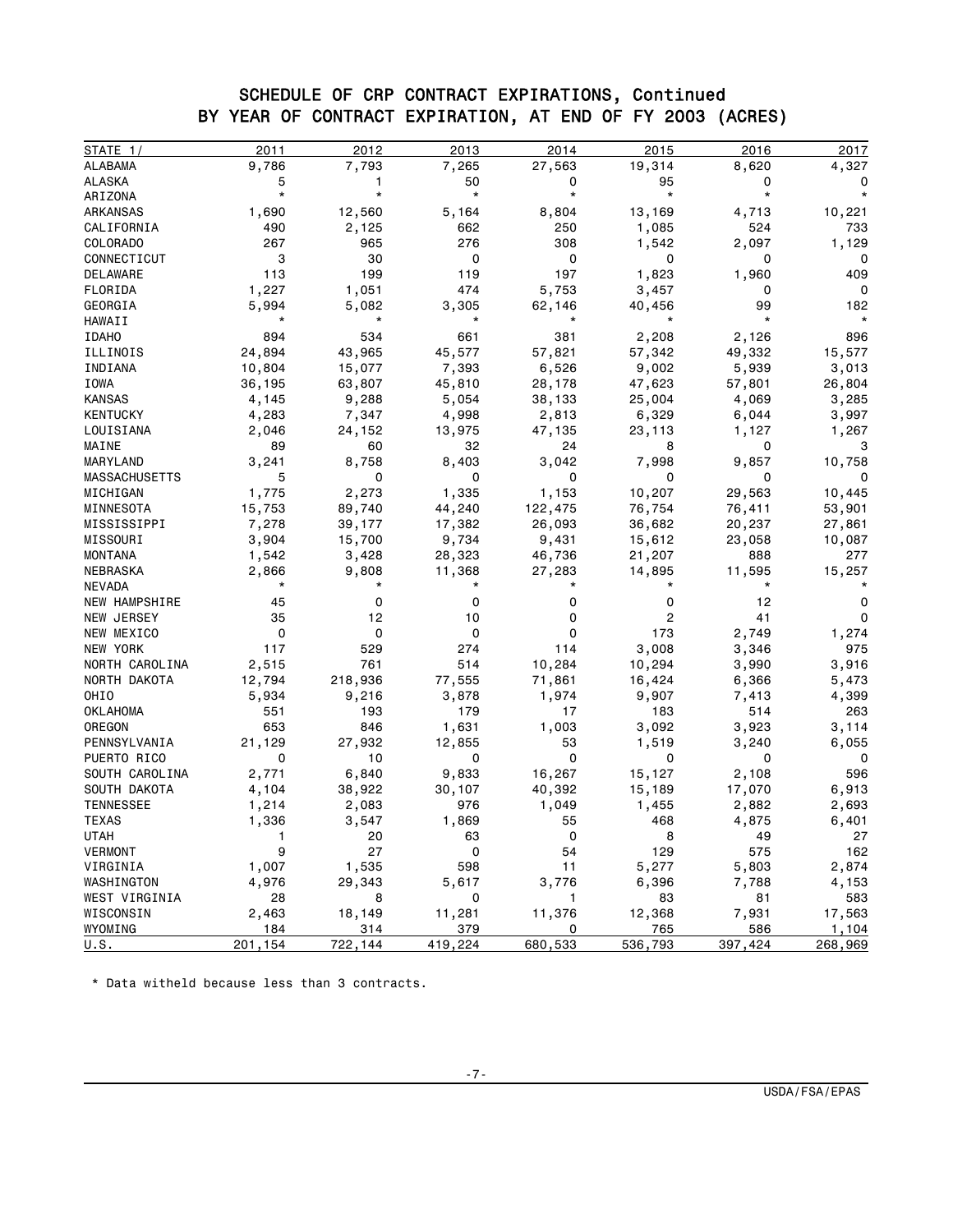## SCHEDULE OF CRP CONTRACT EXPIRATIONS BY YEAR OF CONTRACT EXPIRATION, AT END OF FY 2003 (NUMBER OF CONTRACTS)

| STATE 1/             | 2003        | 2004     | 2005        | 2006           | 2007           | 2008                           | 2009     | 2010              |
|----------------------|-------------|----------|-------------|----------------|----------------|--------------------------------|----------|-------------------|
| <b>ALABAMA</b>       | 616         | 1        | 160         | 42             | 3,958          | 1,480                          | 689      | 777               |
| <b>ALASKA</b>        | 0           | 0        | 0           | 0              | 41             | 0                              | 16       | 2                 |
| ARIZONA              | $\star$     | *        | $\star$     | $\star$        | $\star$        | $\star$                        | $\star$  | $\star$           |
| ARKANSAS             | 289         | 0        | 52          | 40             | 751            | 165                            | 154      | 446               |
| CALIFORNIA           | 12          | 0        | 3           | 0              | 263            | 66                             | 35       | 39                |
| COLORADO             | 109         | 0        | 29          | 23             | 6,205          | 2,319                          | 1,724    | 689               |
| CONNECTICUT          | 0           | 0        | 0           | 0              | 10             | 3                              | 6        | 3                 |
| DELAWARE             | 0           | 0        | $\mathbf 0$ | $\mathbf 0$    | 56             | 78                             | 28       | 41                |
| FLORIDA              | 154         | 0        | 45          | 15             | 883            | 117                            | 165      | 210               |
| GEORGIA              | 559         | 0        | 252         | 70             | 2,406          | 506                            | 430      | 660               |
| HAWAII               | $\star$     | *        | $^\star$    | $\star$        | $\star$        | $\star$                        | $\star$  |                   |
| <b>IDAHO</b>         | 396         | 0        | 44          | 24             | 2,915          | 510                            | 626      | 309               |
| ILLINOIS             | 3,582       | 13       | 1,413       | 303            | 9,102          | 7,099                          | 6,209    | 6,092             |
| INDIANA              | 1,594       | 33       | 345         | 107            | 4,001          | 2,948                          | 2,336    | 2,704             |
| IOWA                 | 3,668       | 53       | 1,516       | 315            | 11,609         | 12,141                         | 10,483   | 9,080             |
| <b>KANSAS</b>        | 1,008       | 5        | 328         | 293            | 17,802         | 5,789                          | 4,960    | 2,288             |
| KENTUCKY             | 465         | 1        | 166         | 31             | 3,349          | 1,505                          | 1,275    | 1,528             |
| LOUISIANA            | 97          | 0        | 52          | 42             | 574            | 162                            | 170      | 203               |
| MAINE                | 18          | 0        | 0           | 0              | 439            | 192                            | 72       | 41                |
| MARYLAND             | 49          | 0        | 77          | 11             | 363            | 429                            | 595      | 388               |
| <b>MASSACHUSETTS</b> | $\mathbf 0$ | 0        | 3           | $\mathbf 0$    | 4              | $\overline{7}$                 | 1        | 1                 |
| MICHIGAN             | 2,397       | 1        | 597         | 93             | 1,787          | 1,937                          | 1,274    | 1,114             |
| MINNESOTA            | 1,277       | 22       | 759         | 103            | 6,792          | 9,678                          | 4,593    | 2,464             |
| MISSISSIPPI          | 805         | 5        | 444         | 261            | 7,708          | 1,410                          | 1,235    | 1,120             |
| MISSOURI             | 2,554       | 5        | 910         | 283            | 12,025         | 3,950                          | 2,931    | 2,963             |
| <b>MONTANA</b>       | 271         | 0        | 228         | 169            | 8,707          | 3,625                          | 2,646    | 1,021             |
| NEBRASKA             | 739         | 2        | 414         | 96             | 6,534          | 2,955                          | 2,647    | 1,898             |
| <b>NEVADA</b>        | $\star$     | *        | $\star$     | $\star$        | $^\star$       | $^\star$                       | $^\star$ |                   |
| <b>NEW HAMPSHIRE</b> | 0           | 0        | 1           | 0              | 4              | 5                              | 0        | 2                 |
| NEW JERSEY           | 2           | 0        | 2           | 0              | 53             | 27                             | 12       | 11                |
| NEW MEXICO           | 5           | 0        | 20          | 9              | 2,323          | 152                            | 64       | 5                 |
| NEW YORK             | 142         | 0        | 83          | 8              | 813            | 373                            | 179      | 148               |
| NORTH CAROLINA       | 344         | 0        | 115         | 7              | 1,901          | 676                            | 730      | 634               |
| NORTH DAKOTA         | 275         | 8        | 266         | 85             | 14,416         | 4,403                          | 5,421    | 1,959             |
| OHIO                 | 1,887       | 3        | 352         | 75             | 3,267          | 2,242                          | 1,642    | 2,004             |
| OKLAHOMA             | 270         | 0        | 70          | 85             | 5,034          | 1,496                          | 1,108    | 422               |
| OREGON               | 58          | 0        | 1           | $\overline{c}$ | 1,198          | 346                            | 257      | 235               |
| PENNSYLVANIA         | 61          | 0        | 139         | 25             | 997            | 437                            | 227      | 94                |
| PUERTO RICO          | 0           | 0        | 4           | $\mathbf 0$    | $\overline{c}$ | 10                             | 0        | 3                 |
| SOUTH CAROLINA       | 266         | 0        | 171         | 23             | 2,743          | 712                            | 453      | 615               |
| SOUTH DAKOTA         | 200         | 6        | 157         | 45             | 7,072          | 2,482                          | 2,762    | 1,245             |
| <b>TENNESSEE</b>     | 586         | 0        | 191         | 19             | 3,235          | 863                            | 713      | 692               |
| <b>TEXAS</b>         |             | 0        | 282         | 32             |                | 6,359                          | 3,582    | 1,527             |
|                      | 1,163       |          | 0           | 0              | 10,757         |                                |          |                   |
| UTAH                 | 15<br>1     | 0        | 0           | 0              | 642<br>9       | 244<br>$\overline{\mathbf{c}}$ | 66<br>6  | 43<br>$\mathbf 0$ |
| VERMONT              |             |          |             |                |                |                                |          |                   |
| VIRGINIA             | 153         | 0        | 40          | 5              | 952            | 301                            | 217      | 100               |
| WASHINGTON           | 407         | 0        | 86          | 76             | 1,336          | 3,206                          | 1,274    | 1,319             |
| WEST VIRGINIA        | 1           | 0        | 0           | 0              | 19             | 7                              | 8        | 0                 |
| WISCONSIN<br>WYOMING | 2,696       | 68       | 959         | 338            | 7,140          | 5,197                          | 2,699    | 2,676             |
|                      | 2           | 0<br>226 | 3           | 0              | 658<br>172,856 | 172                            | 129      | 6                 |
| U.S.                 | 29,193      |          | 10,779      | 3,155          |                | 88,784                         | 66,850   | 49,821            |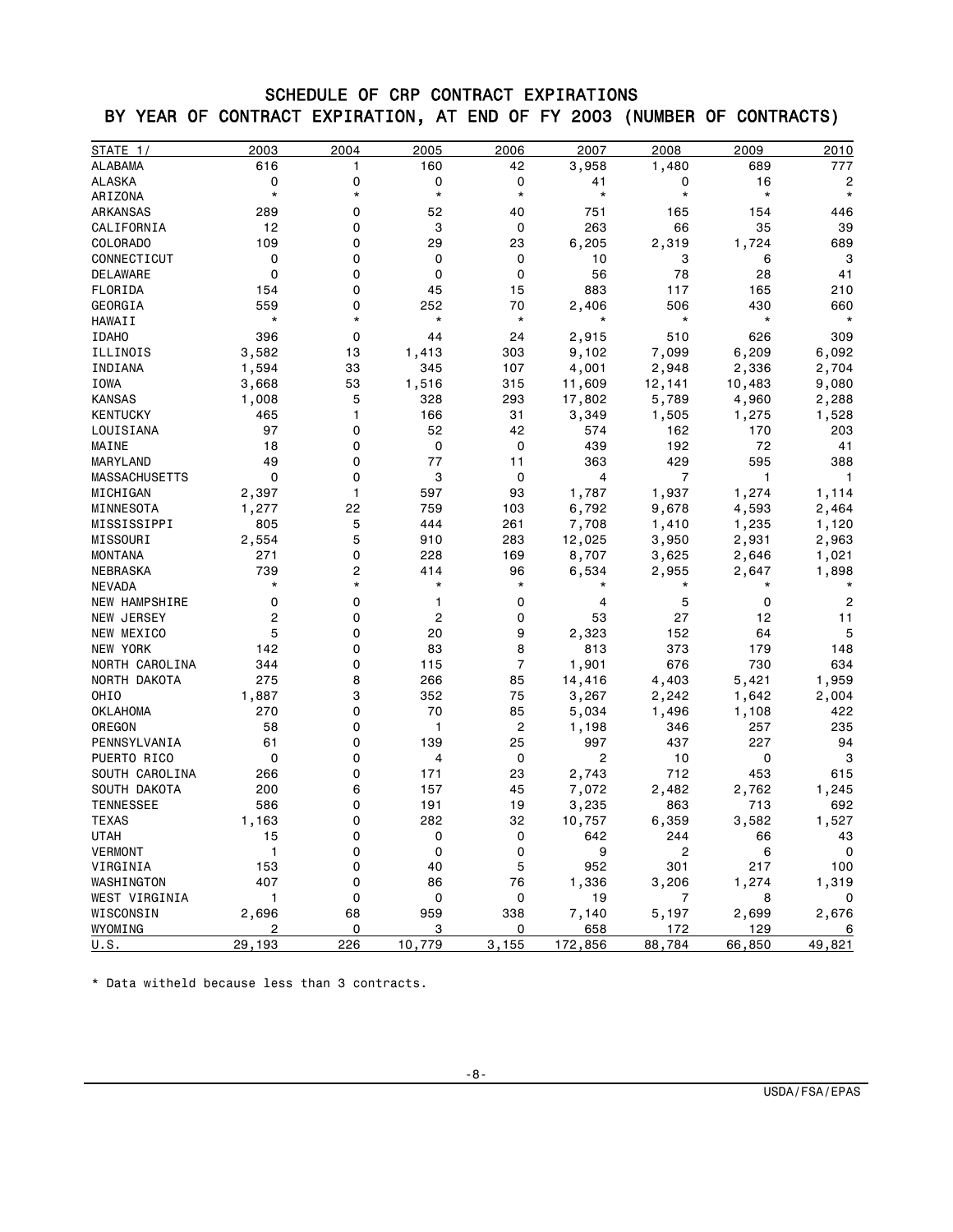#### SCHEDULE OF CRP CONTRACT EXPIRATIONS, Continued BY YEAR OF CONTRACT EXPIRATION, AT END OF FY 2003 (NUMBER OF CONTRACTS)

| STATE $1/$           | 2011                    | 2012    | 2013         | 2014        | 2015         | 2016    | 2017           |
|----------------------|-------------------------|---------|--------------|-------------|--------------|---------|----------------|
| <b>ALABAMA</b>       | 216                     | 182     | 213          | 670         | 570          | 251     | 113            |
| <b>ALASKA</b>        | 1                       | 1       | 1            | 0           | 1            | 0       | 0              |
| ARIZONA              | $\star$                 | $\star$ | $\star$      | $\star$     | $^\star$     | $\star$ | $\star$        |
| ARKANSAS             | 62                      | 254     | 136          | 142         | 331          | 195     | 369            |
| CALIFORNIA           | 14                      | 24      | 12           | 3           | 18           | 5       | 6              |
| COLORADO             | 24                      | 68      | 40           | 68          | 142          | 199     | 160            |
| CONNECTICUT          | $\overline{c}$          | 2       | 0            | $\mathbf 0$ | $\mathbf 0$  | 0       | 0              |
| DELAWARE             | 32                      | 39      | 13           | 22          | 131          | 162     | 38             |
| FLORIDA              | 14                      | 18      | $\mathbf{2}$ | 151         | 121          | 0       | 0              |
| GEORGIA              | 167                     | 128     | 107          | 1,637       | 1,133        | 12      | 17             |
| HAWAII               | $\star$                 | $\star$ | $\star$      | $\star$     | $\star$      | $\star$ |                |
| <b>IDAHO</b>         | 58                      | 61      | 78           | 13          | 68           | 91      | 44             |
| ILLINOIS             | 4,450                   | 5,567   | 4,941        | 3,671       | 3,761        | 2,891   | 1,076          |
| INDIANA              | 3,303                   | 3,673   | 1,867        | 846         | 1,271        | 935     | 499            |
| <b>IOWA</b>          | 5,620                   | 8,377   | 6,256        | 3,614       | 4,977        | 5,238   | 2,633          |
| <b>KANSAS</b>        | 647                     | 1,055   | 702          | 869         | 866          | 649     | 514            |
| <b>KENTUCKY</b>      | 846                     | 951     | 600          | 221         | 620          | 528     | 318            |
| LOUISIANA            | 40                      | 298     | 197          | 464         | 400          | 67      | 62             |
| MAINE                | 45                      | 27      | 9            | 4           | 4            | 1       | $\overline{2}$ |
| MARYLAND             | 335                     | 587     | 557          | 277         | 600          | 719     | 644            |
| <b>MASSACHUSETTS</b> | 1                       | 0       | 0            | 0           | $\mathbf 0$  | 0       | $\Omega$       |
| MICHIGAN             | 425                     | 448     | 334          | 185         | 1,203        | 2,354   | 923            |
| MINNESOTA            | 1,839                   | 5,629   | 2,412        | 2,582       | 3,429        | 6,001   | 2,992          |
| MISSISSIPPI          | 147                     | 749     | 543          | 593         | 1,548        | 1,005   | 849            |
| MISSOURI             | 506                     | 1,198   | 831          | 495         | 982          | 1,350   | 655            |
| <b>MONTANA</b>       | 31                      | 53      | 144          | 310         | 193          | 62      | 26             |
| NEBRASKA             | 503                     | 893     | 952          | 763         | 1,009        | 1,421   | 1,381          |
| <b>NEVADA</b>        | $\star$                 | $\star$ | $\star$      | *           | $^\star$     | *       |                |
| <b>NEW HAMPSHIRE</b> | 1                       | 1       | 0            | 0           | 0            | 2       | 0              |
| NEW JERSEY           | 9                       | 5       | 4            | 0           | 1            | 6       | 0              |
| NEW MEXICO           | 0                       | 0       | 0            | 0           | 1            | 12      | 9              |
| NEW YORK             | 37                      | 61      | 39           | 15          | 187          | 225     | 98             |
| NORTH CAROLINA       | 159                     | 138     | 92           | 623         | 606          | 338     | 344            |
| NORTH DAKOTA         | 612                     | 2,609   | 1,311        | 1,047       | 631          | 703     | 563            |
| OHIO                 | 2,014                   | 2,497   | 1,155        | 372         | 1,763        | 1,393   | 925            |
| <b>OKLAHOMA</b>      | 51                      | 15      | 12           | 2           | 15           | 33      | 12             |
| OREGON               | 38                      | 50      | 87           | 55          | 107          | 131     | 103            |
| PENNSYLVANIA         | 906                     | 1,296   | 643          | 4           | 221          | 512     | 653            |
| PUERTO RICO          | 0                       | 1       | 0            | 0           | 0            | 0       | 0              |
| SOUTH CAROLINA       | 194                     | 575     | 893          | 896         | 864          | 208     | 73             |
| SOUTH DAKOTA         | 632                     | 1,361   | 1,096        | 1,093       | 1,219        | 2,286   | 1,175          |
| <b>TENNESSEE</b>     | 106                     | 190     | 137          | 43          | 106          | 235     | 204            |
| <b>TEXAS</b>         | 93                      | 103     | 98           | 1           | 32           | 78      | 126            |
| <b>UTAH</b>          | 1                       | 4       | 3            | 0           | $\mathbf{1}$ | 6       | $\overline{c}$ |
| <b>VERMONT</b>       | $\overline{\mathbf{c}}$ | 4       | 0            | 2           | 13           | 44      | 16             |
| VIRGINIA             | 220                     | 260     | 134          | 5           | 529          | 536     | 323            |
| WASHINGTON           | 123                     | 706     | 257          | 240         | 312          | 343     | 222            |
| WEST VIRGINIA        | 3                       | 3       | 0            | 1           | 9            | 9       | 23             |
| WISCONSIN            | 625                     | 1,724   | 1,145        | 830         | 1,018        | 889     | 1,511          |
| WYOMING              | 10                      | 16      | 6            | 0           | 29           | 19      | 25             |
| U.S.                 | 25,164                  | 41,901  | 28,059       | 22,829      | 31,042       | 32,145  | 19,728         |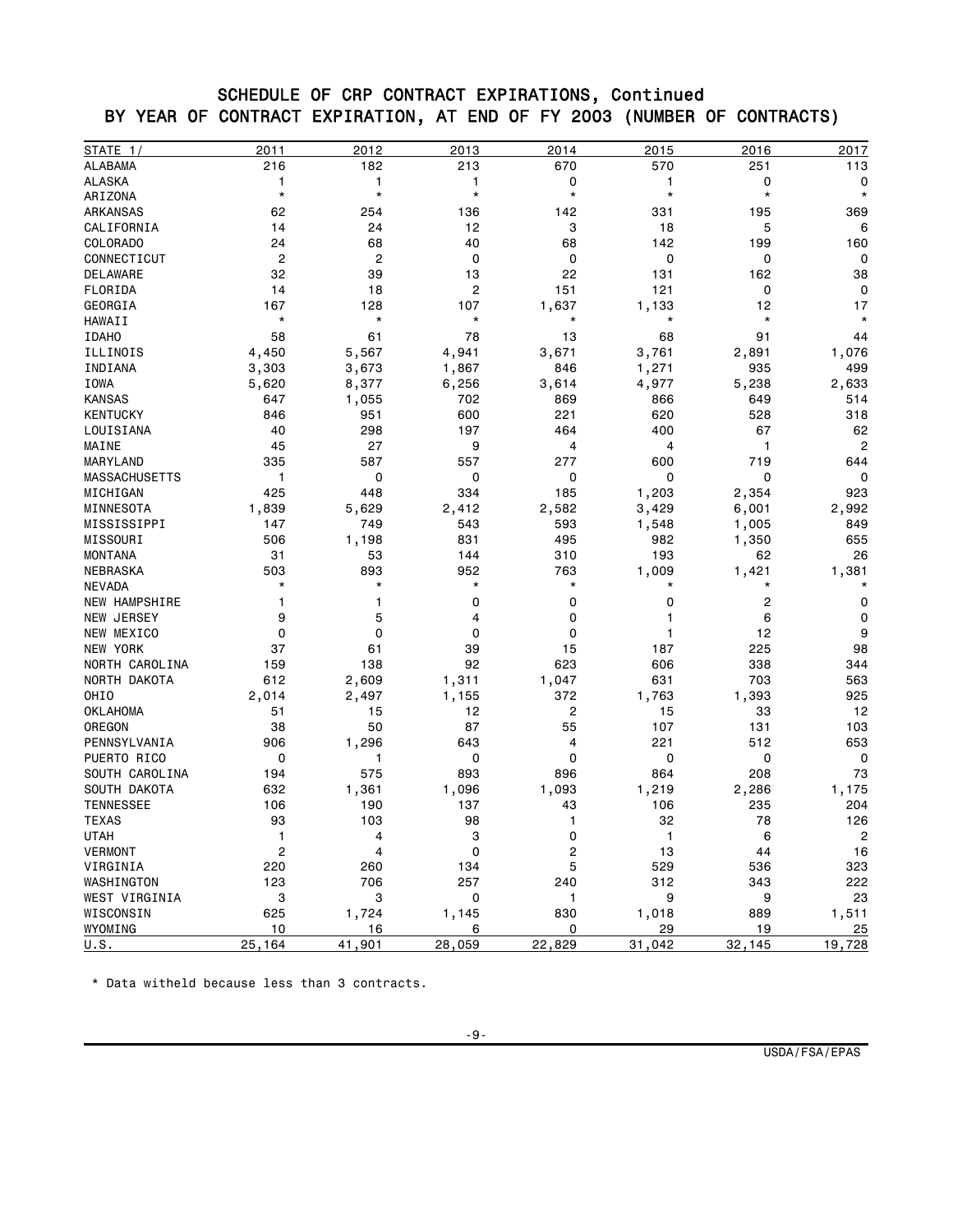### CONSERVATION PRACTICES INSTALLED ON CRP 1/ BY SIGNUP TYPE, AT END OF FY 2003 (ACRES)

|                  |                                         | <b>GENERAL</b> | CONTIN. | CONTIN.      | <b>FARMABLE</b> |              |
|------------------|-----------------------------------------|----------------|---------|--------------|-----------------|--------------|
|                  | PRACTICE NAME                           | SIGNUP         | CREP    | NON-CREP 2/  | WETLAND         | <b>TOTAL</b> |
| CP <sub>1</sub>  | NEW INTROD, GRASSES AND LEGUMES         | 4,098,019      | 67,150  | 71,924       | 0               | 4,237,092    |
| CP <sub>2</sub>  | NEW NATIVE GRASSES                      | 6,180,054      | 36,968  | 18,012       | 0               | 6,235,034    |
|                  | CP3SW NEW SOFTWOOD TREES (NOT LONGLEAF) | 509,612        | 325     | 306          | 0               | 510,243      |
|                  | CP3LL NEW LONGLEAF PINES                | 179,388        | 0       | 0            | 0               | 179,388      |
|                  | CP3HW NEW HARDWOOD TREES                | 455,504        | 7,454   | 747          | 0               | 463,705      |
| CP4              | PERMANENT WILDLIFE HABITAT              | 2,246,024      | 33,863  | 3,012        | 0               | 2,282,899    |
| CP <sub>5</sub>  | FIELD WINDBREAKS                        | 1,063          | 2,295   | 54,020       | 0               | 57,378       |
| CP <sub>6</sub>  | <b>DIVERSIONS</b>                       | 884            | 0       | <sup>0</sup> | 0               | 884          |
| CP7              | <b>EROSION CONTROL STRUCTURES</b>       | 719            |         | 0            | 0               | 720          |
| CP8              | <b>GRASS WATERWAYS</b>                  | 1,265          | 411     | 87,455       | 0               | 89,131       |
| CP <sub>9</sub>  | SHALLOW WATER AREAS FOR WILDLIFE        | 3,620          | 2,003   | 41,287       | 0               | 46,910       |
| CP <sub>10</sub> | EXISTING GRASSES AND LEGUMES 2/         | 14,888,861     | 6,559   | 36,992       | 0               | 14,932,412   |
| <b>CP11</b>      | <b>EXISTING TREES</b>                   | 1,033,972      | 357     | 0            | 0               | 1,034,329    |
| CP <sub>12</sub> | WILDLIFE FOOD PLOTS                     | 68,397         | 1,042   | 0            | 0               | 69,439       |
| CP <sub>13</sub> | <b>VEGETATIVE FILTER STRIPS</b>         | 31,435         | 0       | 0            | 0               | 31,435       |
| CP <sub>15</sub> | <b>CONTOUR GRASS STRIPS</b>             | 295            | 103     | 66,398       | 0               | 66,796       |
| CP <sub>16</sub> | <b>SHELTERBELTS</b>                     | 478            | 355     | 24,334       | 0               | 25,166       |
| CP <sub>17</sub> | <b>LIVING SNOW FENCES</b>               | 10             | 0       | 3,286        | 0               | 3,296        |
| CP <sub>18</sub> | SALINITY REDUCING VEGETATION            | 3,116          | 0       | 282,415      | 0               | 285,531      |
| CP <sub>19</sub> | ALLEY CROPPING                          | 52             | 0       | O            | 0               | 52           |
| <b>CP20</b>      | ALTERNATIVE PERENNIALS                  | 15             | 0       | O            | 0               | 15           |
| CP21             | FILTER STRIPS (GRASS)                   | 0              | 110,042 | 776,718      | 0               | 886,760      |
| CP <sub>22</sub> | RIPARIAN BUFFERS                        | 0              | 111,480 | 424,251      | 0               | 535,731      |
| CP23             | <b>WETLAND RESTORATION</b>              | 1,573,361      | 87,097  | 202          | 0               | 1,660,659    |
| CP <sub>24</sub> | CROSS WIND TRAP STRIPS                  | 0              | 0       | 584          | 0               | 584          |
| CP25             | RARE AND DECLINING HABITAT              | 353,086        | 36,059  | 0            | 0               | 389,145      |
| CP <sub>26</sub> | SEDIMENT RETENTION                      |                | 5       | 0            | $\Omega$        | 5            |
| CP27             | FARMABLE WETLAND PILOT (WETLAND)        |                | 0       | 0            | 24,652          | 24,652       |
| CP <sub>28</sub> | FARMABLE WETLAND PILOT (UPLAND)         |                | 0       | 0            | 60,835          | 60,835       |
| CP29             | WILDLIFE HABITAT BUFFER (MARG PAST)     |                | 0       | 275          | 0               | 275          |
| <b>CP30</b>      | WETLAND BUFFER (MARG PAST)              | n              | 0       | 31           | 0               | 31           |
| <b>TOTAL</b>     |                                         | 31,629,229     | 503,569 | 1,892,249    | 85,488          | 34, 110, 536 |

1/ Includes 161,417 acres in designated wellhead protection areas.

2/ Includes both introduced grasses, legumes, and native grasses.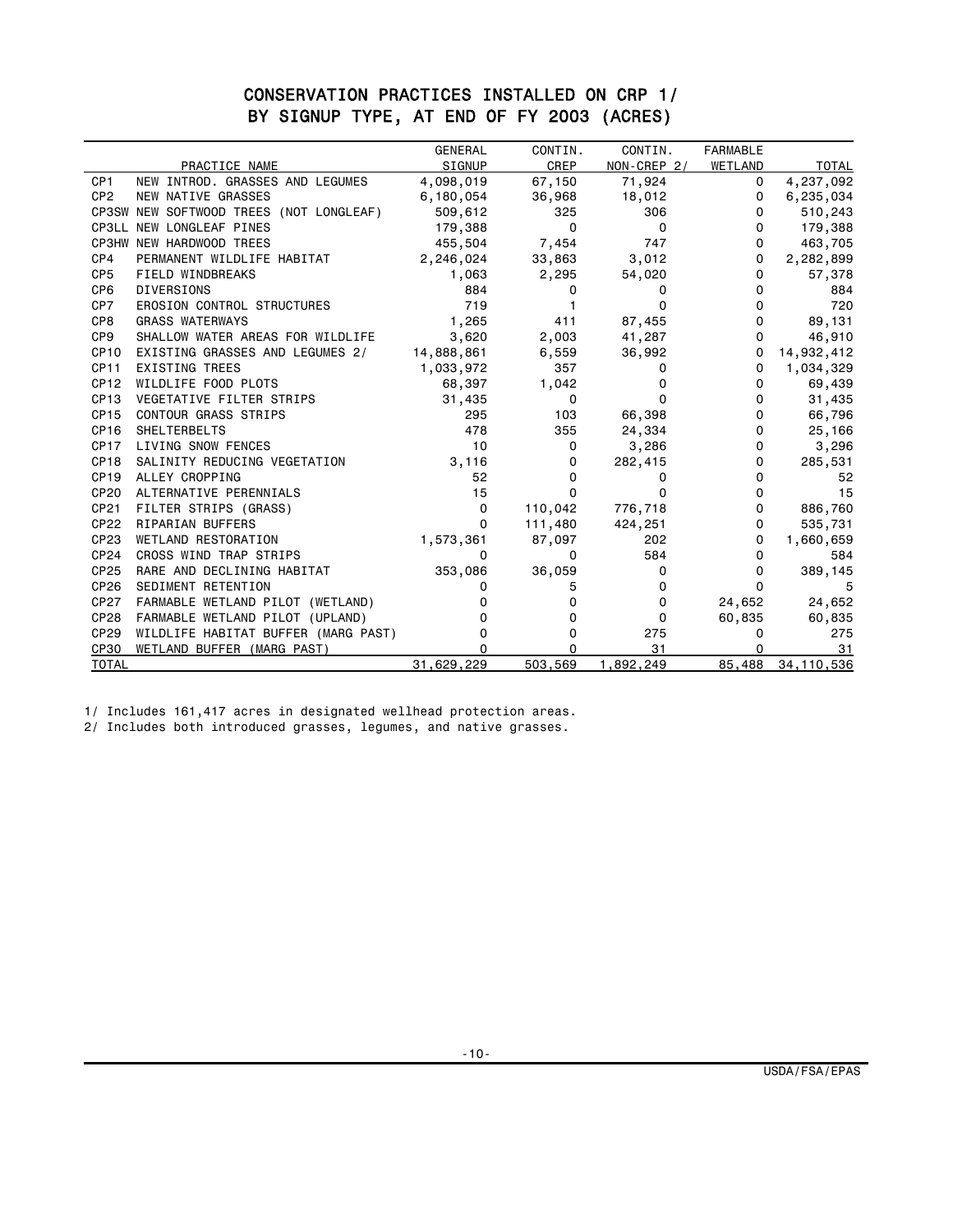## CONSERVATION PRACTICES INSTALLED ON CRP FY 2003 CUMULATIVE (ACRES)

| State                          | Introd.<br>Grasses<br>(New) | Native<br>Grasses<br>(New) | Softwood<br>Trees<br>(New) | Longleaf<br>Pine (New) | Hardwood<br>Trees (New) | Wildlife<br>Habitat |
|--------------------------------|-----------------------------|----------------------------|----------------------------|------------------------|-------------------------|---------------------|
|                                | CP <sub>1</sub>             | CP <sub>2</sub>            | CP3-SW                     | CP3-LL                 | CP3-HW                  | CP4                 |
| <b>ALABAMA</b>                 | 15,492                      | 3,621                      | 89,655                     | 39,806                 | 16,310                  | 10,693              |
| ALASKA                         | 5,746                       | 0                          | 0                          | 0                      | 0                       | 11                  |
| ARIZONA                        | $^\star$                    | $\star$                    | $\star$                    | *                      | $\star$                 | $\star$             |
| ARKANSAS                       | 6,291                       | 1,337                      | 17,499                     | 0                      | 23,311                  | 3,202               |
| CALIFORNIA                     | 4,368                       | 740                        | 8                          | 0                      | 59                      | 898                 |
| COLORADO                       | 56,626                      | 550,297                    | 94                         | 0                      | 48                      | 219,982             |
| CONNECTICUT                    | 70                          | 34                         | 0                          | 0                      | 0                       | 0                   |
| DELAWARE                       | 28                          | 0                          | 5                          | 0                      | 2,788                   | 2,082               |
| FLORIDA                        | 1,011                       | 151                        | 17,758                     | 8,925                  | 899                     | 3,395               |
| GEORGIA                        | 2,723                       | 368                        | 56,234                     | 106,141                | 4,443                   | 7,436               |
| HAWAII                         | $^\star$                    | $^\star$                   | *                          |                        | $^\star$                |                     |
| <b>IDAHO</b>                   | 135,582                     | 8,226                      | 3,423                      | 0                      | 103                     | 128,632             |
| ILLINOIS                       | 242,825                     | 32,195                     | 2,547                      | 0                      | 44,434                  | 119,634             |
| INDIANA                        | 79,194                      | 23,278                     | 1,428                      | 0                      | 17,770                  | 11,280              |
| IOWA                           | 398,249                     | 137,341                    | 802                        | 0                      | 16,201                  | 315,957             |
| <b>KANSAS</b>                  | 27,418                      | 756,415                    | 192                        | 0                      | 555                     | 16,092              |
| <b>KENTUCKY</b>                | 89,558                      | 29,406                     | 498                        | 0                      | 5,001                   | 725                 |
| LOUISIANA                      | 1,396                       | 1,900                      | 20,376                     | 219                    | 94,068                  | 1,733               |
| MAINE                          | 1,813                       | 112                        | 239                        | 0                      | 1                       | 924                 |
| MARYLAND                       | 11,578                      | 3,291                      | 735                        | 0                      | 592                     | 2,029               |
| MASSACHUSETTS                  | 0                           | 0                          | 0                          | 0                      | 0                       | 0                   |
| MICHIGAN                       | 88,657                      | 13,059                     | 8,256                      | 0                      | 4,032                   | 25,216              |
| MINNESOTA                      | 281,271                     | 134,926                    | 11,233                     | 0                      | 26,244                  | 349,620             |
| MISSISSIPPI                    | 15,361                      | 372                        | 191,918                    | 210                    | 111,235                 | 9,169               |
| MISSOURI                       | 459,116                     | 187,774                    | 1,412                      | 0                      | 22,779                  | 4,790               |
| <b>MONTANA</b>                 | 750,006                     | 823,311                    | 133                        | 0                      | 91                      | 32,487              |
| NEBRASKA                       | 69,127<br>$^\star$          | 342,782                    | 1,167<br>$^\star$          | 0<br>*                 | 1,191<br>*              | 47,015              |
| NEVADA<br><b>NEW HAMPSHIRE</b> | 10                          | 0                          | 0                          | 0                      | 0                       | 0                   |
| NEW JERSEY                     | 1,150                       | 393                        | 39                         | 0                      | 50                      | 23                  |
| NEW MEXICO                     | 970                         | 182,625                    | 80                         | 0                      | 0                       | 0                   |
| NEW YORK                       | 7,341                       | 876                        | 1,109                      | 0                      | 581                     | 486                 |
| NORTH CAROLINA                 | 4,883                       | 1,456                      | 11,352                     | 6,035                  | 636                     | 2,940               |
| NORTH DAKOTA                   | 427,586                     | 64,960                     | 107                        | 0                      | 487                     | 559,611             |
| OHIO                           | 93,327                      | 24,117                     | 1,676                      | 0                      | 6,264                   | 21,248              |
| <b>OKLAHOMA</b>                | 34,097                      | 381,025                    | 111                        | 0                      | 516                     | 3,312               |
| OREGON                         | 105,434                     | 31,178                     | 1,994                      | 0                      | 80                      | 13,117              |
| PENNSYLVANIA                   | 47,320                      | 18,704                     | 322                        | 0                      | 959                     | 1,134               |
| PUERTO RICO                    | 108                         | 0                          | 0                          | 0                      | 91                      | 0                   |
| SOUTH CAROLINA                 | 1,090                       | 107                        | 36,406                     | 18,043                 | 1,762                   | 10,885              |
| SOUTH DAKOTA                   | 182,000                     | 221,296                    | 781                        | 0                      | 121                     | 89,598              |
| <b>TENNESSEE</b>               | 49,012                      | 17,425                     | 11,298                     | 0                      | 2,707                   | 8,847               |
| TEXAS                          | 178,481                     | 1,679,677                  | 2,961                      | 0                      | 1,496                   | 34,921              |
| <b>UTAH</b>                    | 59,355                      | 14,058                     | 0                          | 0                      | 0                       | 774                 |
| VERMONT                        | 6                           | 0                          | 0                          | 0                      | 0                       | 0                   |
| VIRGINIA                       | 6,069                       | 2,419                      | 4,021                      | 9                      | 113                     | 945                 |
| WASHINGTON                     | 167,662                     | 480,556                    | 1,580                      | 0                      | 41                      | 184,842             |
| WEST VIRGINIA                  | 10                          | 22                         | 135                        | 0                      | 0                       | 0                   |
| WISCONSIN                      | 70,478                      | 55,547                     | 10,649                     | 0                      | 55,645                  | 10,346              |
| WYOMING                        | 57,194                      | 7,621                      | 12                         | 0                      | 0                       | 26,718              |
| U.S.                           | 4,237,092                   | 6,235,034                  | 510,243                    | 179,388                | 463,705                 | 2,282,899           |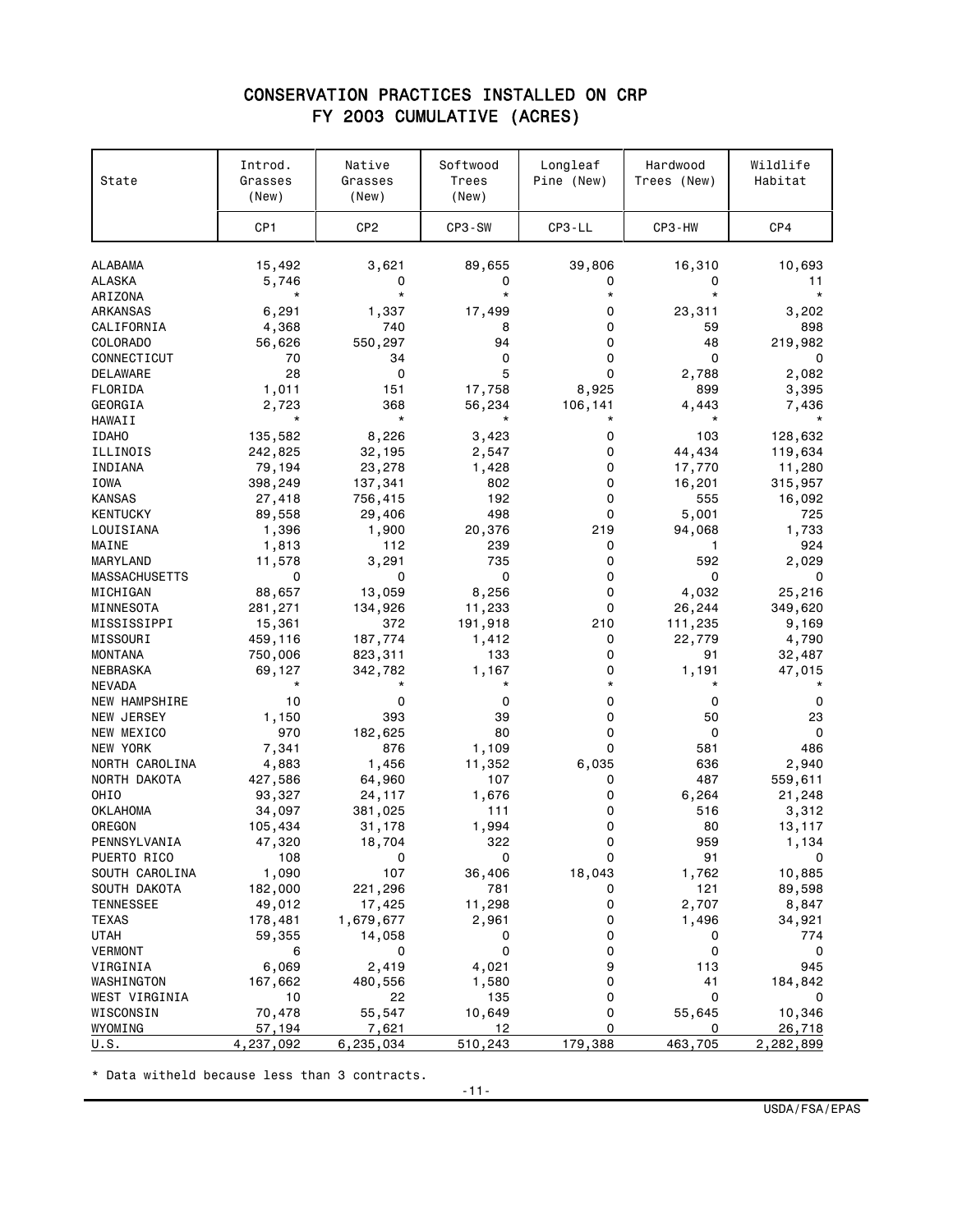#### CONSERVATION PRACTICES INSTALLED ON CRP, Continued FY 2003 CUMULATIVE (ACRES)

| State                              | Field<br>Windbreaks | Diversions      | Erosion<br>Control<br>Structures | Grass<br>Waterways | Shallow<br>Water Areas | Existing<br>Grasses |
|------------------------------------|---------------------|-----------------|----------------------------------|--------------------|------------------------|---------------------|
|                                    | CP <sub>5</sub>     | CP <sub>6</sub> | CP7                              | CP <sub>8</sub>    | CP <sub>9</sub>        | CP <sub>10</sub>    |
| <b>ALABAMA</b>                     | 0                   | 4               | 5                                | 44                 | 109                    | 113,808             |
| <b>ALASKA</b>                      | 0                   | 0               | 0                                | 1                  | 5                      | 23,543              |
| ARIZONA                            | $\star$             | *               | $\star$                          | $\star$            | $\star$                |                     |
| ARKANSAS                           | 0                   | 0               | 3                                | 14                 | 814                    | 28,018              |
| CALIFORNIA                         | 0                   | 0               | 0                                | 0                  | 1,288                  | 126,447             |
| COLORADO                           | 1,042               | 0               | 226                              | 894                | 49                     | 1,366,836           |
| CONNECTICUT                        | 0                   | 0               | 0                                | 0                  | 0                      | 131                 |
| DELAWARE                           | 0                   | 0               | 0                                | 4                  | 370                    | 30                  |
| FLORIDA                            | 0                   | 0               | 0                                | 0                  | 0                      | 1,785               |
| GEORGIA                            | 0                   | 0               | 8                                | 74                 | 28                     | 7,456               |
| HAWAII                             | $\star$             | $\star$         | $\star$                          | $\star$            | $\star$                |                     |
| <b>IDAHO</b>                       | 479                 | 0               | 4                                | 13                 | 88                     | 499,426             |
| ILLINOIS                           | 2,120               | 21              | 55                               | 23,763             | 4,928                  | 209,848             |
| INDIANA                            | 1,921               | 0               | 10                               | 12,267             | 1,395                  | 81,921              |
| IOWA                               | 5,055               | 10              | 14                               | 23,762             | 15,829                 | 570,921             |
| <b>KANSAS</b>                      | 1,183               | 34              | 139                              | 6,596              | 632                    | 1,705,379           |
| <b>KENTUCKY</b>                    | 1                   | 1               | 5                                | 2,544              | 2,431                  | 143,613             |
| LOUISIANA                          | 0                   | 5               | $\overline{c}$                   | 28                 | 614                    | 18,479              |
| MAINE                              | 0                   | 0               | 0                                | 26                 | 0                      | 19,952              |
| MARYLAND                           | 0                   | 0               | 8                                | 176                | 1,175                  | 4,202               |
| <b>MASSACHUSETTS</b>               | 0                   | 0               | 0                                | 1                  | 0                      | 53                  |
| MICHIGAN                           | 1,583               | 5               | 11                               | 679                | 1,720                  | 105,997             |
| MINNESOTA                          | 7,258               | 0               | 1                                | 3,796              | 982                    | 299,624             |
| MISSISSIPPI                        | 0                   | 3               | 1                                | 66                 | 696                    | 129,659             |
| MISSOURI                           | 110                 | 562             | 194                              | 1,411              | 2,665                  | 771,351             |
| <b>MONTANA</b>                     | 389                 | 0               | 0                                | 99                 | 21                     | 1,511,298           |
| NEBRASKA                           | 18,173<br>$^\star$  | 0<br>*          | 10<br>$\star$                    | 1,478<br>$\star$   | 183<br>$\star$         | 571,412<br>$\star$  |
| NEVADA                             | 0                   | 0               | 0                                | 0                  | 0                      | 0                   |
| <b>NEW HAMPSHIRE</b><br>NEW JERSEY | 8                   | 5               | 0                                | 21                 | 3                      | 407                 |
| NEW MEXICO                         | 0                   | 0               | 0                                | 0                  | 0                      | 405,326             |
| NEW YORK                           | 11                  | 0               | 1                                | 54                 | 85                     | 39,635              |
| NORTH CAROLINA                     | 15                  | 0               | 0                                | 117                | 2,936                  | 17,355              |
| NORTH DAKOTA                       | 3,564               | 1               | 0                                | 106                | 35                     | 1,377,456           |
| OHIO                               | 1,747               | 0               | 1                                | 5,426              | 898                    | 92,319              |
| <b>OKLAHOMA</b>                    | 47                  | 59              | 0                                | 296                | 84                     | 588,933             |
| OREGON                             | 32                  | 0               | 0                                | 75                 | 18                     | 289,420             |
| PENNSYLVANIA                       | 4                   | 8               | 1                                | 400                | $71$                   | 55,002              |
| PUERTO RICO                        | 0                   | 0               | 0                                | 0                  | 0                      | 351                 |
| SOUTH CAROLINA                     | 51                  | 0               | 0                                | 64                 | 2,051                  | 11,633              |
| SOUTH DAKOTA                       | 12,135              | 0               | 0                                | 995                | 293                    | 491,426             |
| <b>TENNESSEE</b>                   | 0                   | 1               | 15                               | 151                | 117                    | 129,402             |
| <b>TEXAS</b>                       | 20                  | 21              | 0                                | 1,819              | 107                    | 2,094,996           |
| <b>UTAH</b>                        | 4                   | 0               | 0                                | 6                  | 0                      | 126,856             |
| <b>VERMONT</b>                     | 5                   | 0               | 0                                | 1                  | 0                      | 116                 |
| VIRGINIA                           | 3                   | 0               | 0                                | 31                 | 75                     | 13,340              |
| WASHINGTON                         | 17                  | 0               | 4                                | 334                | 64                     | 355,358             |
| WEST VIRGINIA                      | 0                   | 0               | 0                                | 0                  | 0                      | 675                 |
| WISCONSIN                          | 231                 | 1               | $\overline{\mathbf{c}}$          | 1,482              | 4,053                  | 347,539             |
| WYOMING                            | 168                 | 146             | 0                                | 13                 | 0                      | 183,677             |
| U.S.                               | 57,378              | 884             | 720                              | 89,131             | 46,910                 | 14,932,412          |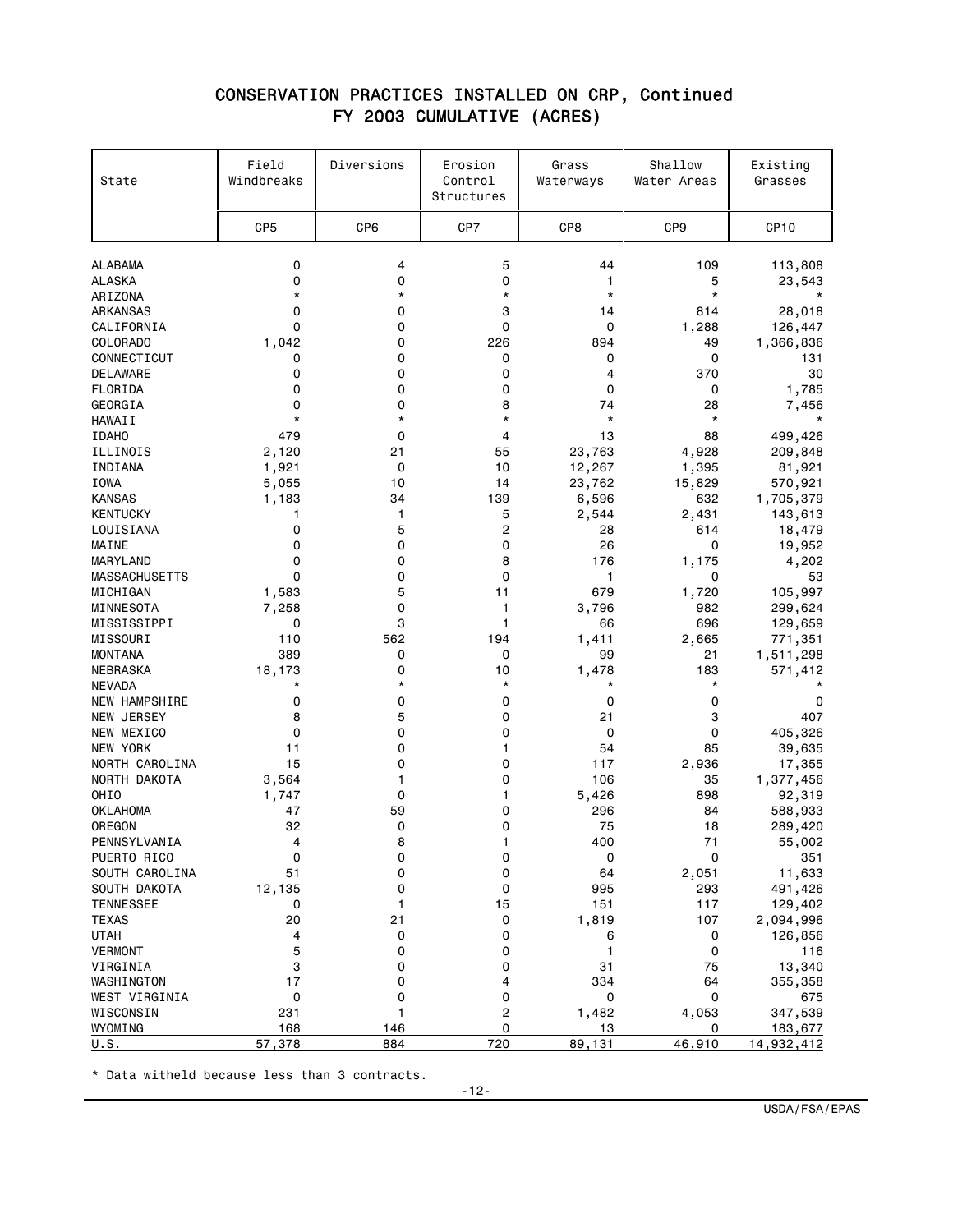#### CONSERVATION PRACTICES INSTALLED ON CRP, Continued 1/ FY 2003 CUMULATIVE (ACRES)

| State                            | Existing<br>Trees | Wildlife<br>Food Plots | Vegetative<br>Filter<br>Strips | Contour<br>Grass<br>Strips | Shelter-<br>belts | Living Snow<br>Fences |
|----------------------------------|-------------------|------------------------|--------------------------------|----------------------------|-------------------|-----------------------|
|                                  | <b>CP11</b>       | CP <sub>12</sub>       | CP <sub>13</sub>               | CP <sub>15</sub>           | CP <sub>16</sub>  | CP <sub>17</sub>      |
| <b>ALABAMA</b>                   | 171,367           | 1,593                  | 112                            | 188                        | 0                 | 0                     |
| <b>ALASKA</b>                    | 0                 | 20                     | 0                              | 0                          | 0                 | 0                     |
| ARIZONA                          | $\star$           | $\star$                | $\star$                        | $\star$                    | $\star$           | $^\star$              |
| ARKANSAS                         | 53,267            | 366                    | 123                            | 0                          | 0                 | 0                     |
| CALIFORNIA                       | 50                | 284                    | 0                              | 0                          | 0                 | 0                     |
| COLORADO                         | 230               | 1,026                  | 96                             | 444                        | 3,453             | 40                    |
| CONNECTICUT                      | 0                 | 0                      | 0                              | 0                          | 0                 | 0                     |
| <b>DELAWARE</b>                  | 56                | 31                     | 0                              | 0                          | 0                 | 0                     |
| FLORIDA                          | 52,082            | 117                    | 5                              | 0                          | 0                 | 0                     |
| GEORGIA                          | 117,616           | 1,578                  | 881                            | 39                         | 0                 | 0                     |
| HAWAII                           | $\star$           | $\star$                | $\star$                        | $\star$                    | $\star$           | $\star$               |
| <b>IDAHO</b>                     | 2,311             | 1,056                  | 6                              | 64                         | 227               | 67                    |
| ILLINOIS                         | 12,361            | 3,765                  | 5,287                          | 1,726                      | 82                | 24                    |
| INDIANA                          | 6,191             | 597                    | 1,712                          | 197                        | 19                | $\overline{c}$        |
| IOWA                             | 5,576             | 5,287                  | 3,810                          | 28,808                     | 1,674             | 96                    |
| <b>KANSAS</b><br><b>KENTUCKY</b> | 1,318             | 4,792<br>940           | 1,193<br>625                   | 5,088<br>61                | 506<br>0          | 70<br>0               |
| LOUISIANA                        | 1,726<br>37,679   | 1,216                  | 47                             | 0                          | 0                 | 0                     |
| MAINE                            | 729               | 2                      | 0                              | 0                          | 0                 | 0                     |
| MARYLAND                         | 509               | 173                    | 957                            | 0                          | 0                 | 0                     |
| <b>MASSACHUSETTS</b>             | 0                 | $\mathbf 0$            | 47                             | 0                          | 0                 | 0                     |
| MICHIGAN                         | 5,932             | 1,947                  | 887                            | 15                         | 73                | 3                     |
| MINNESOTA                        | 18,618            | 4,575                  | 8,475                          | 1,109                      | 2,919             | 2,359                 |
| MISSISSIPPI                      | 326,630           | 4,964                  | 481                            | 38                         | 0                 | 0                     |
| MISSOURI                         | 4,553             | 2,592                  | 532                            | 2,145                      | 34                | 0                     |
| <b>MONTANA</b>                   | 1,077             | 2,539                  | 26                             | 0                          | 230               | 18                    |
| NEBRASKA                         | 2,917             | 2,338                  | 313                            | 481                        | 1,921             | 129                   |
| NEVADA                           | $\star$           | $^\star$               | $\star$                        | $^\star$                   | $^\star$          | $^\star$              |
| <b>NEW HAMPSHIRE</b>             | 0                 | $\mathbf 0$            | 0                              | 0                          | 0                 | 0                     |
| NEW JERSEY                       | 5                 | $\overline{c}$         | 9                              | 4                          | 0                 | 0                     |
| NEW MEXICO                       | 80                | 38                     | 0                              | 0                          | 0                 | 0                     |
| <b>NEW YORK</b>                  | 1,138             | 81                     | 142                            | 4                          | 0                 | 0                     |
| NORTH CAROLINA                   | 38,970            | 53                     | 37                             | 0                          | 13                | 0                     |
| NORTH DAKOTA                     | 1,465             | 4,092                  | 425                            | 0                          | 3,150             | 250                   |
| <b>OHIO</b>                      | 5,012             | 766                    | 1,026                          | 19                         | 70                | 3                     |
| <b>OKLAHOMA</b>                  | 442               | 1,282                  | 169                            | 2                          | 21                | 4                     |
| OREGON                           | 1,524             | 210                    | 0                              | 27                         | 2                 | 0                     |
| PENNSYLVANIA                     | 534               | 524                    | $\overline{7}$                 | 120                        | $\Omega$          | 0                     |
| PUERTO RICO                      | 121               | 0                      | 0                              | 0                          | 0                 | 0                     |
| SOUTH CAROLINA                   | 100,884           | 1,067                  | 1,724                          | 0                          | 0                 | 0                     |
| SOUTH DAKOTA<br><b>TENNESSEE</b> | 1,168             | 8,311<br>194           | 612<br>353                     | 128<br>61                  | 10,687<br>0       | 203<br>0              |
| <b>TEXAS</b>                     | 15,930<br>5,901   | 6,444                  | 102                            | 236                        | 29                | 0                     |
| <b>UTAH</b>                      | 0                 | 32                     | 0                              | 0                          | 0                 | 0                     |
| <b>VERMONT</b>                   | 0                 | 0                      | 0                              | 0                          | 0                 | 0                     |
| VIRGINIA                         | 13,854            | 112                    | 52                             | 0                          | 0                 | 3                     |
| WASHINGTON                       | 918               | 844                    | 711                            | 24,803                     | 9                 | 0                     |
| WEST VIRGINIA                    | 9                 | 0                      | 0                              | 0                          | 0                 | 0                     |
| WISCONSIN                        | 23,504            | 3,449                  | 449                            | 989                        | 20                | 25                    |
| WYOMING                          | 73                | 139                    | 0                              | 1                          | 25                | $\mathbf{1}$          |
| U.S.                             | 1,034,329         | 69,439                 | 31,435                         | 66,796                     | 25,166            | 3,296                 |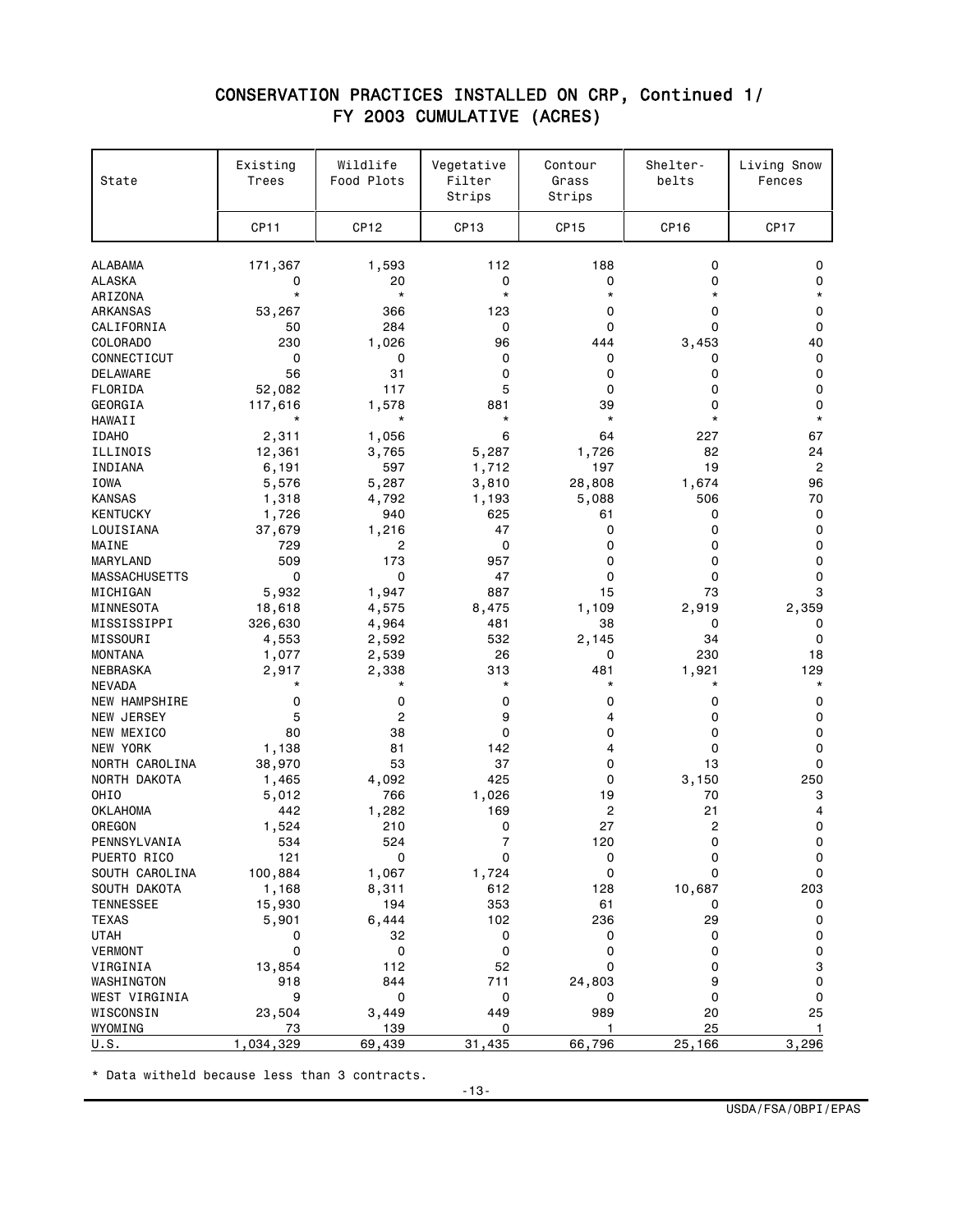#### CONSERVATION PRACTICES INSTALLED ON CRP, Continued FY 2003 CUMULATIVE (ACRES)

| State                     | Salinity<br>Reducing<br>Vegetation | Alley<br>Cropping | Alternative<br>Perennials | Filter<br>Strips<br>(Grass) | Riparian<br><b>Buffers</b><br>(Trees) | Wetland<br>Restoration |
|---------------------------|------------------------------------|-------------------|---------------------------|-----------------------------|---------------------------------------|------------------------|
|                           | CP <sub>18</sub>                   | CP <sub>19</sub>  | <b>CP20</b>               | CP21                        | CP22                                  | CP23                   |
| <b>ALABAMA</b>            | 0                                  | 0                 | 0                         | 647                         | 19,477                                | 73                     |
| <b>ALASKA</b>             | 0                                  | 0                 | 0                         | 0                           | 185                                   | 0                      |
| ARIZONA                   | $^\star$                           | $^\star$          | $\star$                   | $\star$                     | $\star$                               | $\star$                |
| ARKANSAS                  | 0                                  | 0                 | 0                         | 4,144                       | 18,510                                | 13,989                 |
| CALIFORNIA                | 0                                  | 0                 | 0                         | 0                           | 3,610                                 | 5,109                  |
| COLORADO                  | 131                                | 0                 | 0                         | 322                         | 723                                   | 982                    |
| CONNECTICUT               | 0                                  | 0                 | 0                         | 20                          | 63                                    | 0                      |
| DELAWARE                  | 0                                  | 0                 | 0                         | 1,306                       | 158                                   | 274                    |
| FLORIDA                   | 0                                  | 0                 | 0                         | 0                           | 68                                    | 0                      |
| GEORGIA                   | 0                                  | 0                 | 0                         | 521                         | 1,128                                 | 327                    |
| HAWAII                    | $\star$                            | $\star$           | $\star$                   | $^\star$                    | $^\star$                              | $^\star$               |
| <b>IDAHO</b>              | 0                                  | 0                 | 0                         | 1,064                       | 5,738                                 | 1,402                  |
| ILLINOIS                  | 6                                  | 0                 | 10                        | 132,125                     | 92,915                                | 42,908                 |
| INDIANA                   | 1                                  | 0                 | 0                         | 48,947                      | 4,104                                 | 6,278                  |
| IOWA                      | 0                                  | 0                 | 0                         | 220,058                     | 56,290                                | 16,370                 |
| <b>KANSAS</b>             | 2,415                              | 0                 | 5                         | 21,679                      | 4,219                                 | 4,167                  |
| <b>KENTUCKY</b>           | 0                                  | 0                 | 0                         | 29,176                      | 9,657                                 | 35                     |
| LOUISIANA                 | 0                                  | 0                 | 0                         | 542                         | 2,539                                 | 23,717                 |
| MAINE                     | 0                                  | 0                 | 0                         | 126                         | 188                                   | 0                      |
| MARYLAND                  | 0                                  | 0                 | 0                         | 34,239                      | 15,964                                | 2,060                  |
| <b>MASSACHUSETTS</b>      | 0                                  | 0                 | 0                         | 15                          | 5                                     | 0                      |
| MICHIGAN                  | 0                                  | 0                 | 0                         | 37,968                      | 2,799                                 | 10,878                 |
| MINNESOTA                 | 6,114                              | 0                 | 0                         | 138,317                     | 38,272                                | 305,765                |
| MISSISSIPPI               | 0                                  | 0                 | 0                         | 6,675                       | 79,407                                | 11,813                 |
| MISSOURI                  | 0                                  | 0                 | 0                         | 38,971                      | 19,933                                | 3,891                  |
| <b>MONTANA</b>            | 150,632                            | 0                 | 0                         | 95                          | 1,968                                 | 5,021                  |
| NEBRASKA<br><b>NEVADA</b> | 738<br>$\star$                     | 0<br>$\star$      | 0<br>$\star$              | 18,402<br>$\star$           | 2,792<br>$^\star$                     | 15,018<br>$\star$      |
| <b>NEW HAMPSHIRE</b>      | 0                                  | 0                 | 0                         | 162                         | 22                                    | 0                      |
| NEW JERSEY                | 0                                  | 0                 | 0                         | 132                         | 21                                    | 1                      |
| NEW MEXICO                | 0                                  | 0                 | 0                         | 0                           | 4,196                                 | 0                      |
| <b>NEW YORK</b>           | 0                                  | 0                 | 0                         | 346                         | 8,736                                 | 51                     |
| NORTH CAROLINA            | 0                                  | 0                 | 0                         | 6,842                       | 20,933                                | 1,265                  |
| NORTH DAKOTA              | 108,449                            | 0                 | 0                         | 7,247                       | 501                                   | 768,988                |
| OHIO                      | 2                                  | 0                 | 0                         | 40,282                      | 3,702                                 | 3,621                  |
| <b>OKLAHOMA</b>           | 9,978                              | 0                 | 0                         | 857                         | 1,069                                 | 1,294                  |
| OREGON                    | 0                                  | 0                 | 0                         | 2,083                       | 12,426                                | 470                    |
| PENNSYLVANIA              | 0                                  | 0                 | 0                         | 1,392                       | 7,117                                 | 309                    |
| PUERTO RICO               | 0                                  | 0                 | 0                         | 0                           | 0                                     | 0                      |
| SOUTH CAROLINA            | 0                                  | 0                 | 0                         | 4,411                       | 26,897                                | 284                    |
| SOUTH DAKOTA              | 5,562                              | 0                 | 0                         | 5,522                       | 2,448                                 | 388,107                |
| <b>TENNESSEE</b>          | 0                                  | 0                 | 0                         | 7,994                       | 3,827                                 | 862                    |
| TEXAS                     | 1,081                              | 0                 | 0                         | 1,752                       | 15,003                                | 8,761                  |
| <b>UTAH</b>               | 0                                  | 0                 | 0                         | 12                          | 152                                   | 0                      |
| <b>VERMONT</b>            | 0                                  | 0                 | 0                         | 101                         | 955                                   | 0                      |
| VIRGINIA                  | 0                                  | 0                 | 0                         | 2,830                       | 14,137                                | 215                    |
| WASHINGTON                | 403                                | 0                 | 0                         | 48,750                      | 15,684                                | 3,749                  |
| WEST VIRGINIA             | 0                                  | 0                 | 0                         | 12                          | 796                                   | 0                      |
| WISCONSIN                 | 0                                  | 52                | 0                         | 20,661                      | 13,365                                | 12,607                 |
| <b>WYOMING</b>            | 20                                 | 0                 | 0                         | 9                           | 3,011                                 | 0                      |
| U.S.                      | 285,531                            | 52                | 15                        | 886,760                     | 535,731                               | 1,660,659              |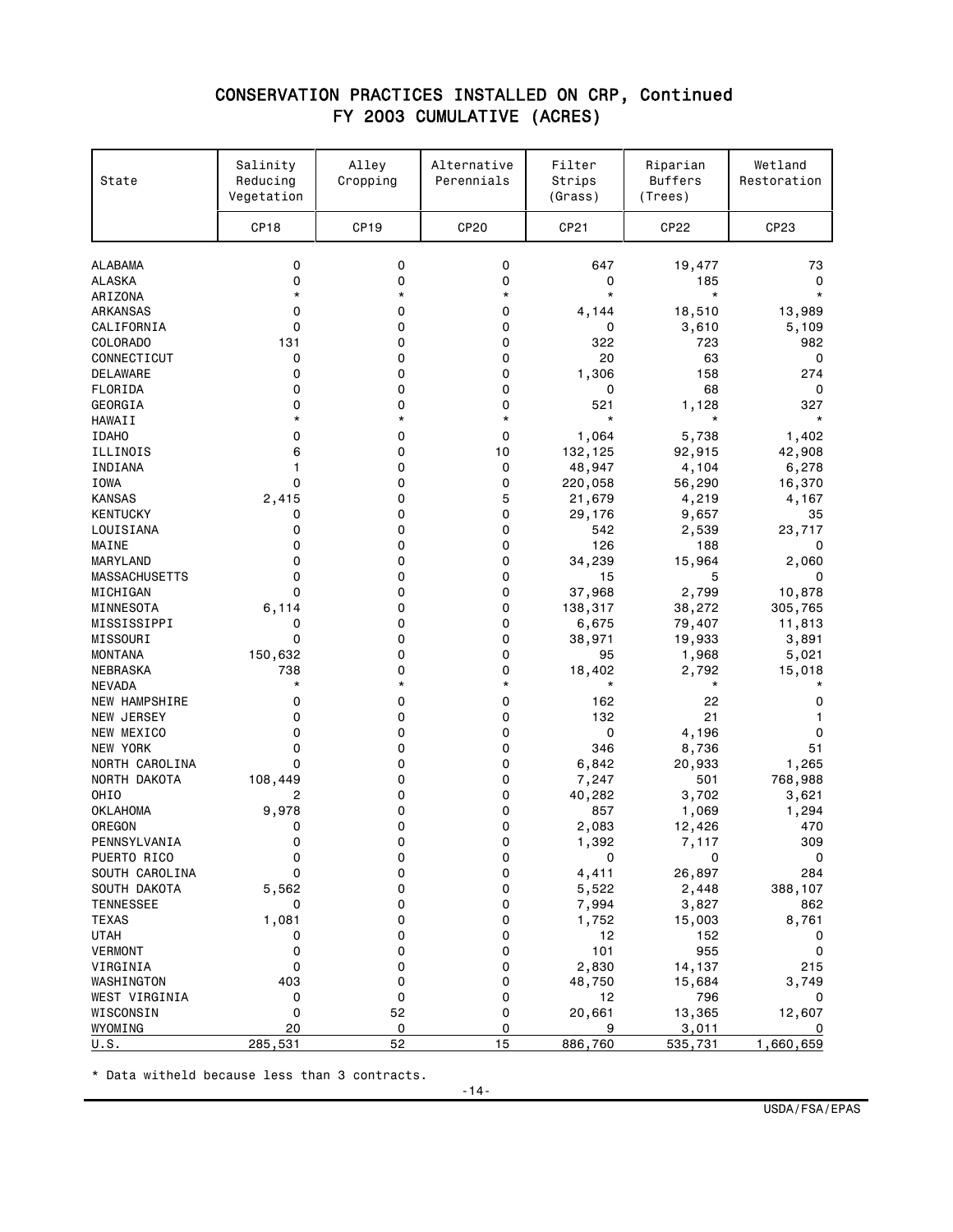### CONSERVATION PRACTICES INSTALLED ON CRP, Continued FY 2003 CUMULATIVE (ACRES)

| CP24<br>CP25<br>CP <sub>27</sub><br>CP <sub>28</sub><br>CP29<br><b>CP30</b><br>0<br><b>ALABAMA</b><br>0<br>510<br>0<br>0<br><b>ALASKA</b><br>0<br>0<br>0<br>0<br>0<br>$\star$<br>$\star$<br>$^\star$<br>$^\star$<br>$\star$<br>ARIZONA<br>0<br>0<br>0<br>0<br>ARKANSAS<br>0<br>CALIFORNIA<br>0<br>0<br>0<br>0<br>0<br><b>COLORADO</b><br>13<br>0<br>0<br>0<br>61<br>0<br>CONNECTICUT<br>0<br>0<br>0<br>0<br><b>DELAWARE</b><br>0<br>0<br>0<br>0<br>0<br>FLORIDA<br>0<br>0<br>0<br>0<br>0<br>0<br>GEORGIA<br>0<br>0<br>0<br>0<br>$\star$<br>$^\star$<br>$\star$<br>$\star$<br>HAWAII<br>*<br><b>IDAHO</b><br>0<br>0<br>0<br>0<br>0<br>0<br>ILLINOIS<br>0<br>1,637<br>0<br>0<br>INDIANA<br>0<br>5<br>3<br>0<br>0<br>IOWA<br>17,832<br>11,868<br>30,658<br>29<br>41<br><b>KANSAS</b><br>148<br>100,099<br>0<br>0<br>0<br><b>KENTUCKY</b><br>0<br>0<br>0<br>0<br>0<br>0<br>0<br>0<br>LOUISIANA<br>0<br>0<br>0<br>MAINE<br>0<br>0<br>0<br>0<br>MARYLAND<br>0<br>0<br>0<br>0<br>0 | Wetland<br>Buffer |
|-----------------------------------------------------------------------------------------------------------------------------------------------------------------------------------------------------------------------------------------------------------------------------------------------------------------------------------------------------------------------------------------------------------------------------------------------------------------------------------------------------------------------------------------------------------------------------------------------------------------------------------------------------------------------------------------------------------------------------------------------------------------------------------------------------------------------------------------------------------------------------------------------------------------------------------------------------------------------------|-------------------|
|                                                                                                                                                                                                                                                                                                                                                                                                                                                                                                                                                                                                                                                                                                                                                                                                                                                                                                                                                                             |                   |
|                                                                                                                                                                                                                                                                                                                                                                                                                                                                                                                                                                                                                                                                                                                                                                                                                                                                                                                                                                             | 0                 |
|                                                                                                                                                                                                                                                                                                                                                                                                                                                                                                                                                                                                                                                                                                                                                                                                                                                                                                                                                                             | 0                 |
|                                                                                                                                                                                                                                                                                                                                                                                                                                                                                                                                                                                                                                                                                                                                                                                                                                                                                                                                                                             | $\star$           |
|                                                                                                                                                                                                                                                                                                                                                                                                                                                                                                                                                                                                                                                                                                                                                                                                                                                                                                                                                                             | 0                 |
|                                                                                                                                                                                                                                                                                                                                                                                                                                                                                                                                                                                                                                                                                                                                                                                                                                                                                                                                                                             | 0                 |
|                                                                                                                                                                                                                                                                                                                                                                                                                                                                                                                                                                                                                                                                                                                                                                                                                                                                                                                                                                             | 0                 |
|                                                                                                                                                                                                                                                                                                                                                                                                                                                                                                                                                                                                                                                                                                                                                                                                                                                                                                                                                                             | 0                 |
|                                                                                                                                                                                                                                                                                                                                                                                                                                                                                                                                                                                                                                                                                                                                                                                                                                                                                                                                                                             | $\mathbf 0$       |
|                                                                                                                                                                                                                                                                                                                                                                                                                                                                                                                                                                                                                                                                                                                                                                                                                                                                                                                                                                             | $\mathbf 0$       |
|                                                                                                                                                                                                                                                                                                                                                                                                                                                                                                                                                                                                                                                                                                                                                                                                                                                                                                                                                                             | 0                 |
|                                                                                                                                                                                                                                                                                                                                                                                                                                                                                                                                                                                                                                                                                                                                                                                                                                                                                                                                                                             | $\star$           |
|                                                                                                                                                                                                                                                                                                                                                                                                                                                                                                                                                                                                                                                                                                                                                                                                                                                                                                                                                                             | 0                 |
|                                                                                                                                                                                                                                                                                                                                                                                                                                                                                                                                                                                                                                                                                                                                                                                                                                                                                                                                                                             | 0                 |
|                                                                                                                                                                                                                                                                                                                                                                                                                                                                                                                                                                                                                                                                                                                                                                                                                                                                                                                                                                             | $\mathbf 0$       |
|                                                                                                                                                                                                                                                                                                                                                                                                                                                                                                                                                                                                                                                                                                                                                                                                                                                                                                                                                                             | 18                |
|                                                                                                                                                                                                                                                                                                                                                                                                                                                                                                                                                                                                                                                                                                                                                                                                                                                                                                                                                                             | 0                 |
|                                                                                                                                                                                                                                                                                                                                                                                                                                                                                                                                                                                                                                                                                                                                                                                                                                                                                                                                                                             | 0                 |
|                                                                                                                                                                                                                                                                                                                                                                                                                                                                                                                                                                                                                                                                                                                                                                                                                                                                                                                                                                             | 0                 |
|                                                                                                                                                                                                                                                                                                                                                                                                                                                                                                                                                                                                                                                                                                                                                                                                                                                                                                                                                                             | 0                 |
| <b>MASSACHUSETTS</b><br>0<br>0<br>0<br>0<br>0                                                                                                                                                                                                                                                                                                                                                                                                                                                                                                                                                                                                                                                                                                                                                                                                                                                                                                                               | 0<br>0            |
| 0<br>0<br>0<br>0<br>0<br>MICHIGAN                                                                                                                                                                                                                                                                                                                                                                                                                                                                                                                                                                                                                                                                                                                                                                                                                                                                                                                                           | 0                 |
| 7<br>MINNESOTA<br>5,932<br>14,230<br>52,520<br>4                                                                                                                                                                                                                                                                                                                                                                                                                                                                                                                                                                                                                                                                                                                                                                                                                                                                                                                            | 10                |
| 0<br>MISSISSIPPI<br>0<br>0<br>0<br>0                                                                                                                                                                                                                                                                                                                                                                                                                                                                                                                                                                                                                                                                                                                                                                                                                                                                                                                                        | 0                 |
| 0<br>MISSOURI<br>0<br>25,649<br>0<br>0                                                                                                                                                                                                                                                                                                                                                                                                                                                                                                                                                                                                                                                                                                                                                                                                                                                                                                                                      | 0                 |
| <b>MONTANA</b><br>131,644<br>39<br>70<br>27<br>0                                                                                                                                                                                                                                                                                                                                                                                                                                                                                                                                                                                                                                                                                                                                                                                                                                                                                                                            | 0                 |
| NEBRASKA<br>42<br>49,001<br>1,851<br>1,043<br>0                                                                                                                                                                                                                                                                                                                                                                                                                                                                                                                                                                                                                                                                                                                                                                                                                                                                                                                             | $\mathbf 0$       |
| $^\star$<br>$^\star$<br>$^\star$<br>$^\star$<br><b>NEVADA</b><br>*                                                                                                                                                                                                                                                                                                                                                                                                                                                                                                                                                                                                                                                                                                                                                                                                                                                                                                          | $\star$           |
| 0<br><b>NEW HAMPSHIRE</b><br>0<br>0<br>0<br>0                                                                                                                                                                                                                                                                                                                                                                                                                                                                                                                                                                                                                                                                                                                                                                                                                                                                                                                               | 0                 |
| NEW JERSEY<br>0<br>0<br>0<br>0<br>0                                                                                                                                                                                                                                                                                                                                                                                                                                                                                                                                                                                                                                                                                                                                                                                                                                                                                                                                         | 0                 |
| 0<br>NEW MEXICO<br>0<br>0<br>0<br>0                                                                                                                                                                                                                                                                                                                                                                                                                                                                                                                                                                                                                                                                                                                                                                                                                                                                                                                                         | 0                 |
| 0<br><b>NEW YORK</b><br>0<br>0<br>0<br>0                                                                                                                                                                                                                                                                                                                                                                                                                                                                                                                                                                                                                                                                                                                                                                                                                                                                                                                                    | 0                 |
| NORTH CAROLINA<br>0<br>0<br>0<br>0<br>0                                                                                                                                                                                                                                                                                                                                                                                                                                                                                                                                                                                                                                                                                                                                                                                                                                                                                                                                     | 0                 |
| NORTH DAKOTA<br>0<br>2,104<br>5,781<br>0<br>0                                                                                                                                                                                                                                                                                                                                                                                                                                                                                                                                                                                                                                                                                                                                                                                                                                                                                                                               | 0                 |
| <b>OHIO</b><br>0<br>4<br>0<br>0<br>0                                                                                                                                                                                                                                                                                                                                                                                                                                                                                                                                                                                                                                                                                                                                                                                                                                                                                                                                        | 0                 |
| <b>OKLAHOMA</b><br>0<br>0<br>0<br>0<br>0                                                                                                                                                                                                                                                                                                                                                                                                                                                                                                                                                                                                                                                                                                                                                                                                                                                                                                                                    | 0                 |
| 0<br>0<br>0<br>OREGON<br>0<br>0                                                                                                                                                                                                                                                                                                                                                                                                                                                                                                                                                                                                                                                                                                                                                                                                                                                                                                                                             | 0                 |
| PENNSYLVANIA<br>0<br>0<br>0<br>0<br>0                                                                                                                                                                                                                                                                                                                                                                                                                                                                                                                                                                                                                                                                                                                                                                                                                                                                                                                                       | 3                 |
| PUERTO RICO<br>0<br>0<br>0<br>0<br>0                                                                                                                                                                                                                                                                                                                                                                                                                                                                                                                                                                                                                                                                                                                                                                                                                                                                                                                                        | 0                 |
| SOUTH CAROLINA<br>0<br>0<br>0<br>0<br>0                                                                                                                                                                                                                                                                                                                                                                                                                                                                                                                                                                                                                                                                                                                                                                                                                                                                                                                                     | 0                 |
| 1,003<br>SOUTH DAKOTA<br>15<br>3,664<br>8,246<br>0                                                                                                                                                                                                                                                                                                                                                                                                                                                                                                                                                                                                                                                                                                                                                                                                                                                                                                                          | 0                 |
| <b>TENNESSEE</b><br>0<br>0<br>0<br>0<br>0                                                                                                                                                                                                                                                                                                                                                                                                                                                                                                                                                                                                                                                                                                                                                                                                                                                                                                                                   | 0                 |
| <b>TEXAS</b><br>257<br>0<br>0<br>0<br>0                                                                                                                                                                                                                                                                                                                                                                                                                                                                                                                                                                                                                                                                                                                                                                                                                                                                                                                                     | 0                 |
| <b>UTAH</b><br>0<br>0<br>0<br>0<br>0                                                                                                                                                                                                                                                                                                                                                                                                                                                                                                                                                                                                                                                                                                                                                                                                                                                                                                                                        | 0                 |
| VERMONT<br>0<br>0<br>0<br>0<br>0                                                                                                                                                                                                                                                                                                                                                                                                                                                                                                                                                                                                                                                                                                                                                                                                                                                                                                                                            | 0                 |
| VIRGINIA<br>0<br>0<br>0<br>0<br>0                                                                                                                                                                                                                                                                                                                                                                                                                                                                                                                                                                                                                                                                                                                                                                                                                                                                                                                                           | 0                 |
| 0<br>0<br>0<br>WASHINGTON<br>14<br>0                                                                                                                                                                                                                                                                                                                                                                                                                                                                                                                                                                                                                                                                                                                                                                                                                                                                                                                                        | 0                 |
| WEST VIRGINIA<br>0<br>0<br>0<br>0<br>0                                                                                                                                                                                                                                                                                                                                                                                                                                                                                                                                                                                                                                                                                                                                                                                                                                                                                                                                      | 0                 |
| WISCONSIN<br>0<br>9,245<br>0<br>0<br>0                                                                                                                                                                                                                                                                                                                                                                                                                                                                                                                                                                                                                                                                                                                                                                                                                                                                                                                                      | 0                 |
| WYOMING<br>0<br>0<br>17<br>0<br>182<br>U.S.<br>584<br>275<br>389,145<br>24,652<br>60,835                                                                                                                                                                                                                                                                                                                                                                                                                                                                                                                                                                                                                                                                                                                                                                                                                                                                                    | 0<br>31           |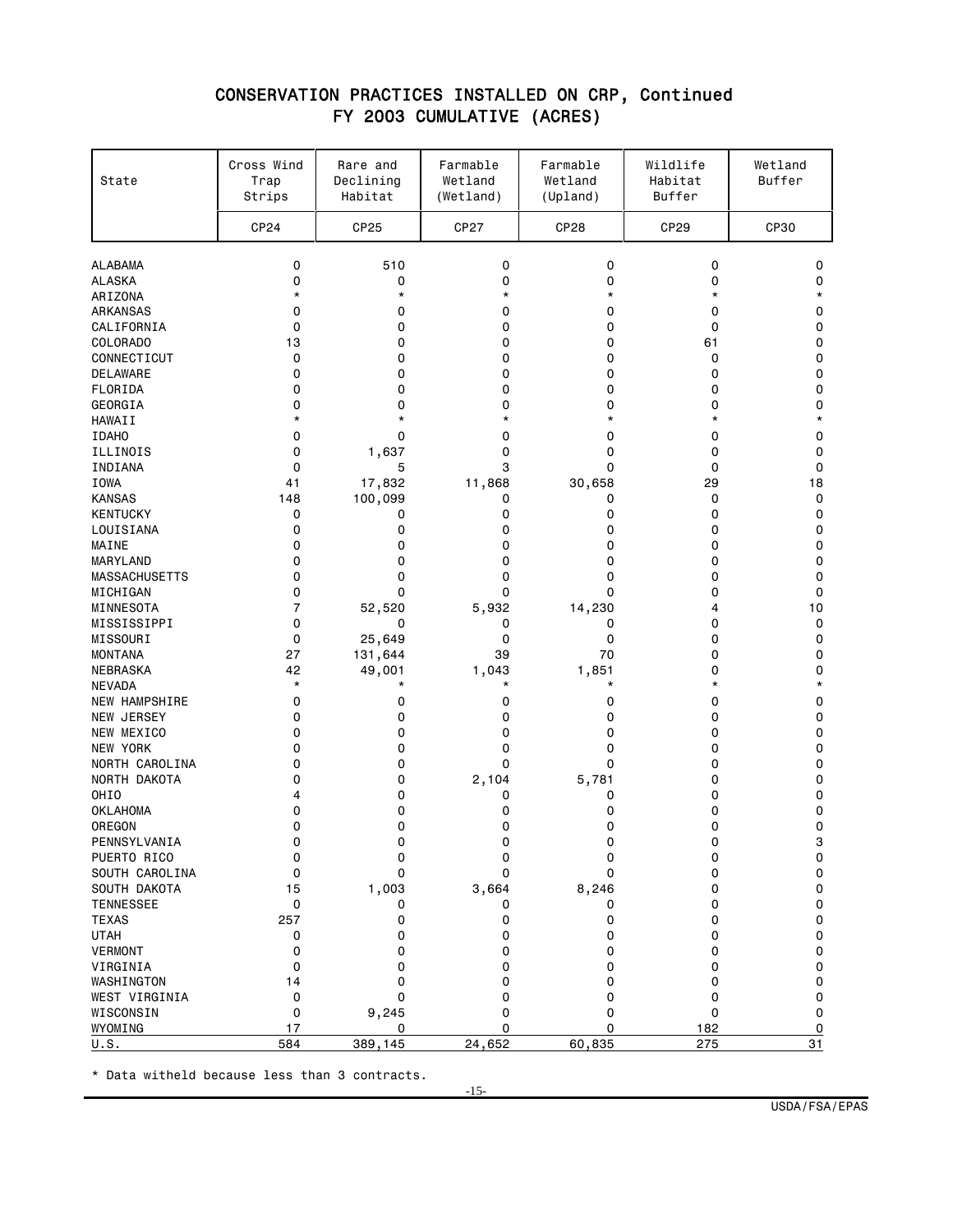

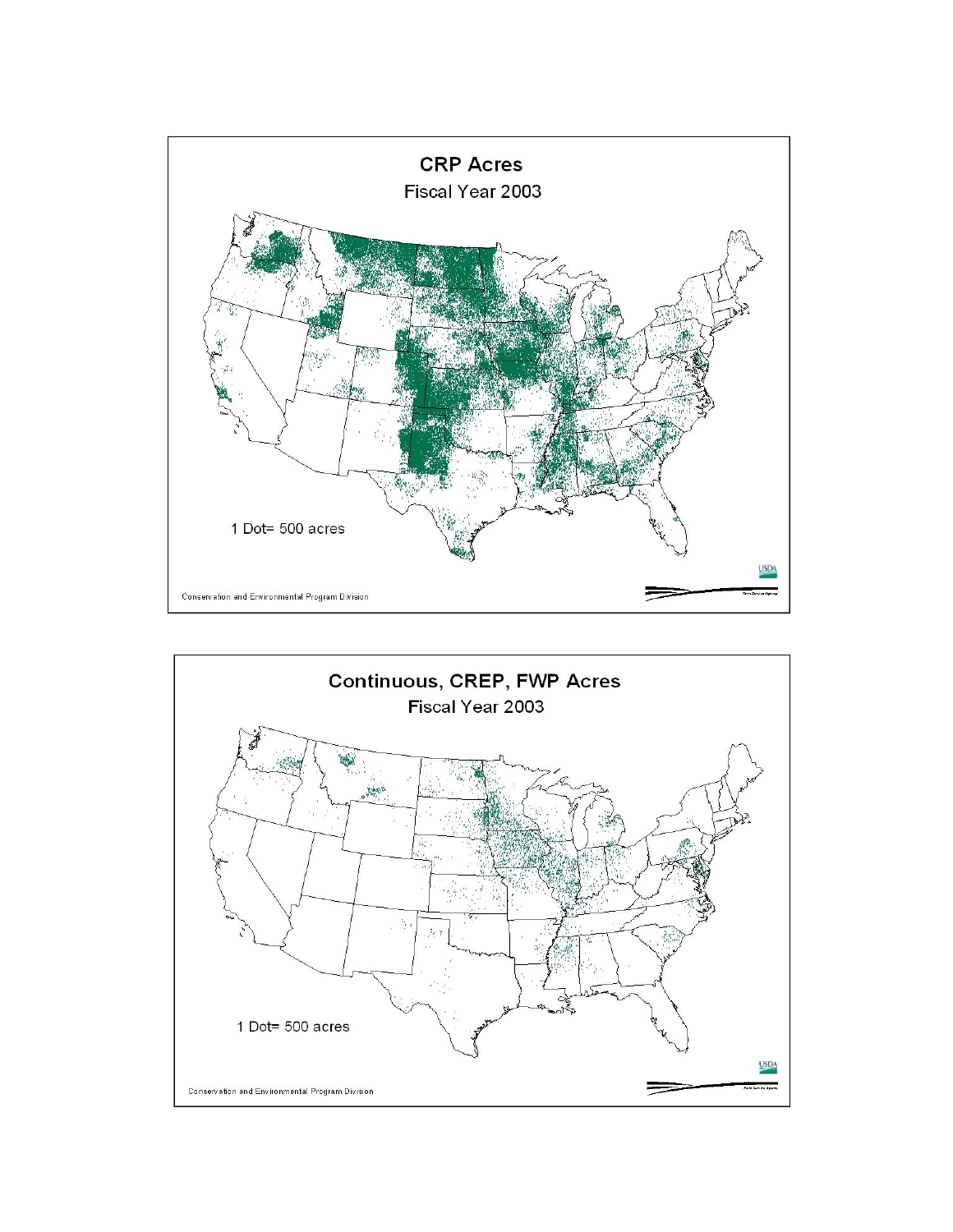

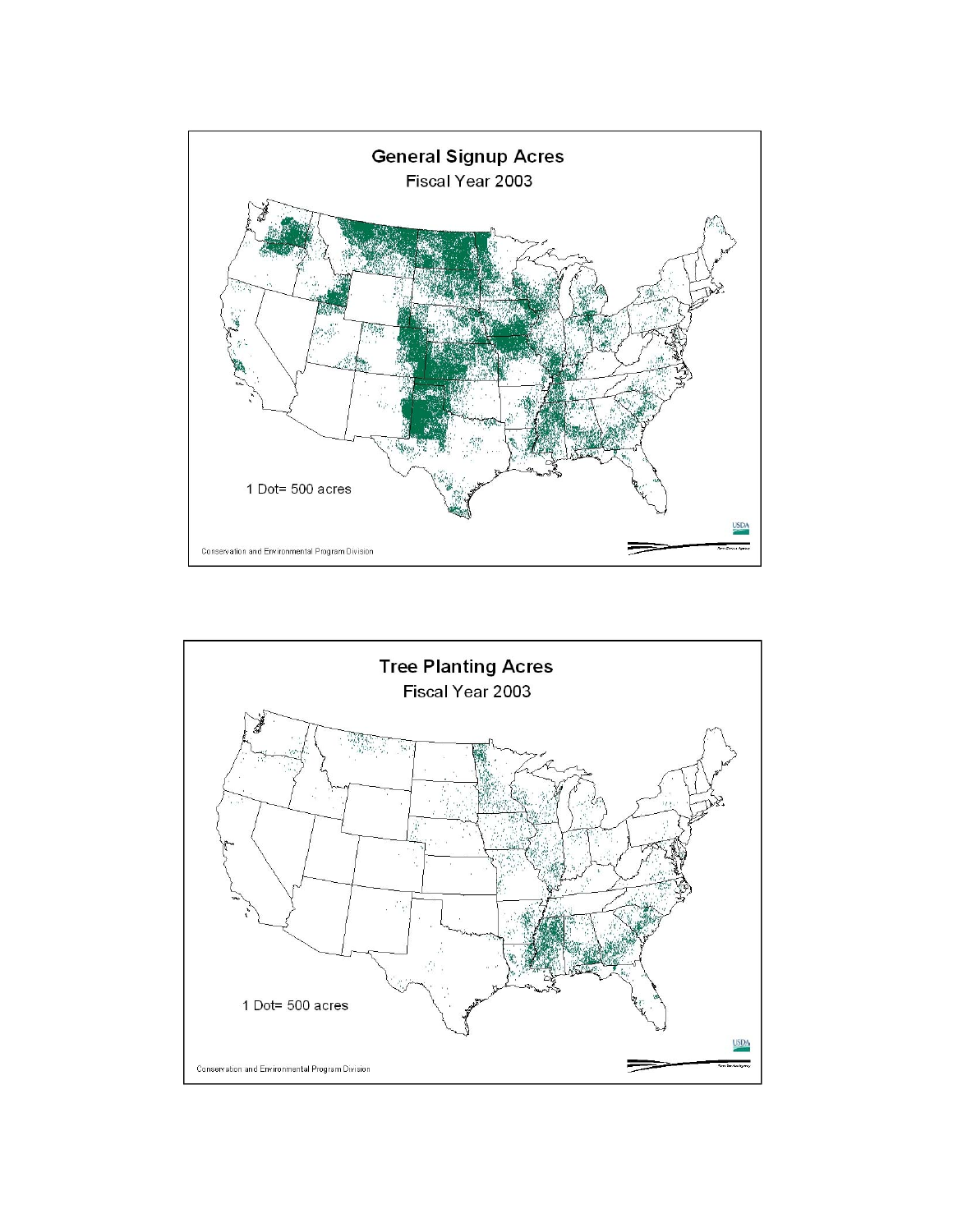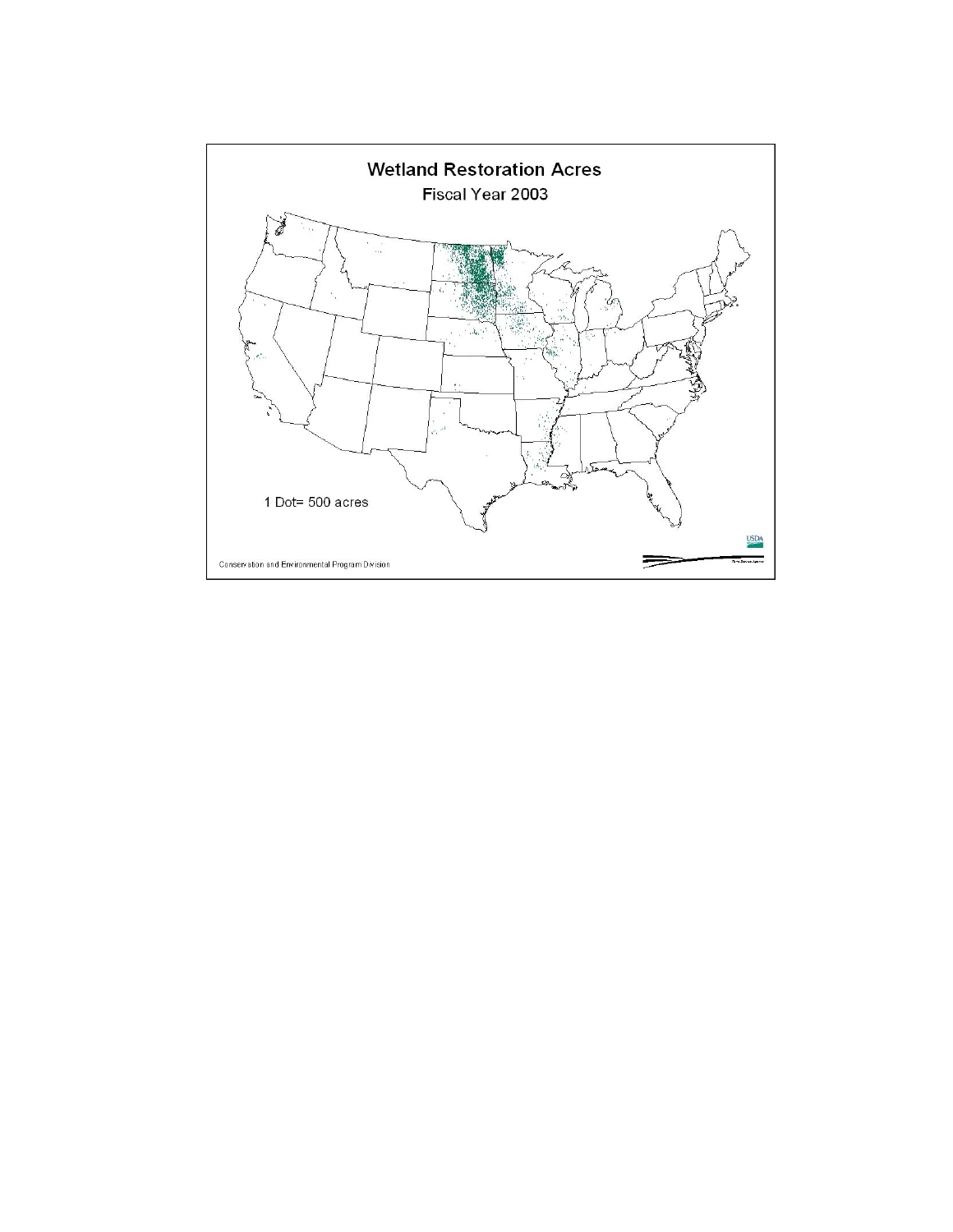# **A National Survey of Conservation Reserve Program (CRP) Participants on Environmental Effects, Wildlife Issues, and Vegetation Management on Program Lands.**

By Arthur W. Allen, and Mark W. Vandever

## Executive Summary

The Conservation Reserve Program (CRP) remains the largest environmental program administered by the USDA. Enrollment currently exceeds 33 million acres with CRP lands in all 50 states. The CRP continues to be acknowledged for its' actual and potential environmental benefits. Because the agricultural community and American public value environmental quality and conservation programs have long-term effects on the social fabric of rural communities improvement in program performance is an important goal of USDA conservation policies. Recognition of the opinions and constraints faced by participants is essential for refinement in administration and management of lands enrolled in conservation programs.

In response to a request by the Farm Service Agency (FSA) the U.S. Geological Survey completed a National survey of over 2,000 persons holding existing CRP contracts in 2001. The purpose of the survey was to describe participant opinions about personal affects of the CRP, wildlife issues, and USDA administration of the program. Principal findings include:

Characteristics of CRP participants and contracts:

- CRP participants retired from active farming, 52%.
- CRP participants remaining active in farming, 43%.
- National average area enrolled in CRP by survey respondents, 156 acres.
- Dominant CRP covers: native grasses 55%, introduced grasses 31%, trees 14%.
- Almost 85% of CRP covers were successfully established at first planting.
- Authorized emergency haying of CRP reported by 10.5% of respondents.
- Authorized emergency grazing of CRP reported by 5.2% of respondents.

Environmental benefits of the CRP:

- Improved control of soil erosion reported by 85% of respondents.
- Over 75% of respondents believe CRP benefits to wildlife are important.
- Positive changes in wildlife populations reported by 73% of respondents.
- Improvements in water quality seen by 39% of respondents.
- Improved scenic quality landscapes observed by 37% of respondents.

USDA administration of the CRP:

- Over 73% of respondents believe USDA furnished proper consideration of wildlife in CRP management.
- Over 82% of respondents experienced suitable assistance by USDA related to wildlife issues.
- Increased management of CRP, with increase in financial aid, was acceptable to 32% of respondents.
- More assistance related to wildlife management is desired by 16% of respondents.

Social benefits of the CRP: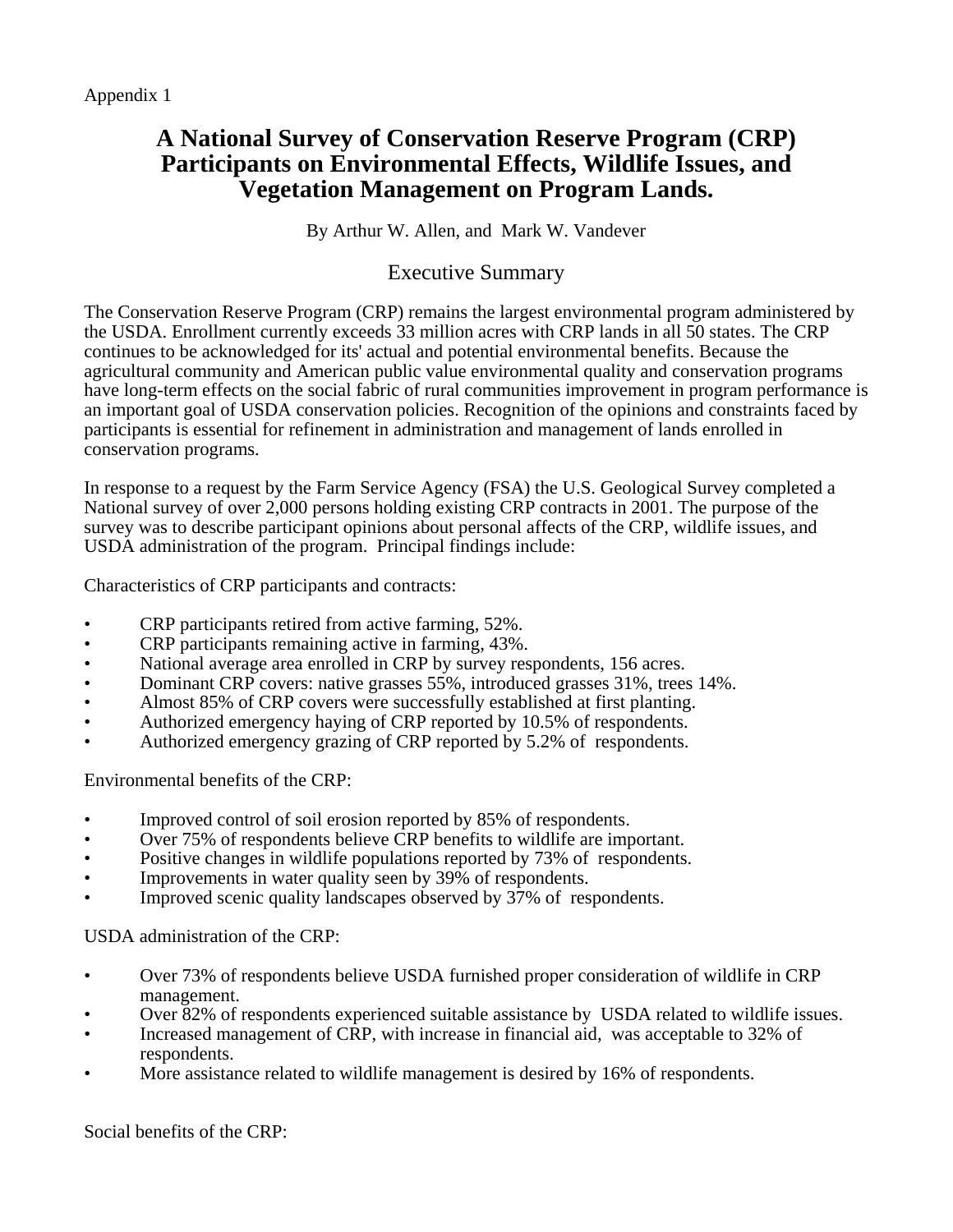- Increased opportunities to observe wildlife reported by 59% of respondents.
- Potential increase in future income due to CRP identified by 16% of respondents.

Miscellaneous benefits include: assured income to support retirement, stabilization of farm income, assistance in continued operation of farms, help in prevention of urban expansion, increased land values, improved recreational opportunities, better air quality, and satisfaction from doing something beneficial for the environment.

While not all effects of the program were positive, almost half (49%) of respondents desire the CRP to continue without substantial change. Of concern of some survey respondents were a need for an increase in rental payments and assistance to cover management of CRP lands.

Almost 55% of survey respondents were satisfied with the amount of assistance furnished by USDA in relation to wildlife issues. Survey results imply that delivery of technical assistance and up-to-date information on management of conservation and agricultural lands for wildlife needs greater emphasis by USDA and cooperating agencies.